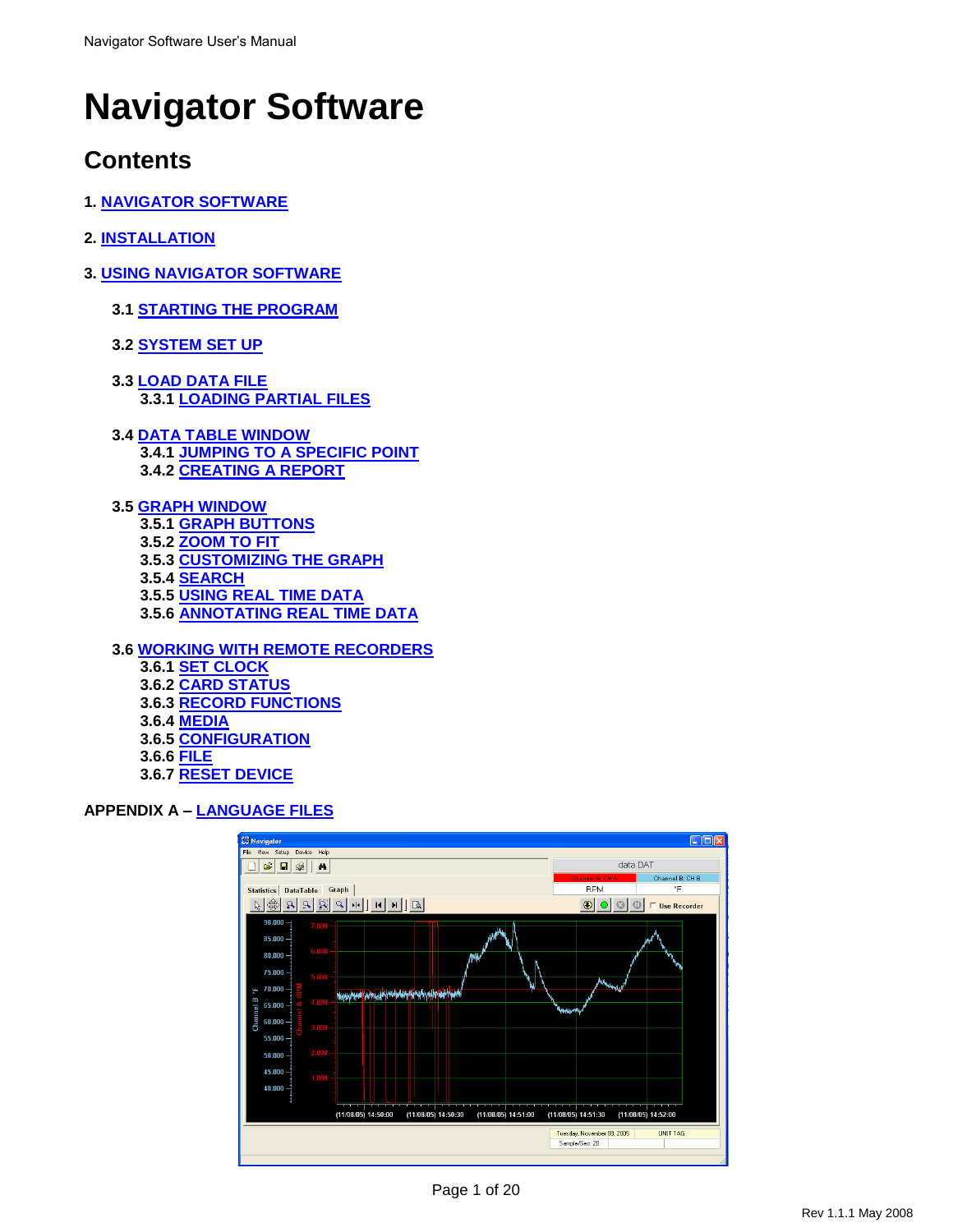# **1 NAVIGATOR SOFTWARE**

The Navigator Software is a program for viewing and exporting both real-time and non-real-time data from the recorder. It also enables recorders to be controlled and configured remotely.

# **2 INSTALLATION**

This program will run on Windows XP/2000 and later. It is not compatible with earlier versions of Windows.

To install the Navigator Software:

- 1. If you have the USB option on your recorder, make sure it is **not plugged in** during the installation.
- 2. Insert the Navigator CD into the CD drive. The setup program should launch automatically if your system is set to auto play CDs. If not, select the CD directory and run the setup.exe file.
- 3. Navigator Software needs .NET Framework 2.0 to run. If .NET Framework 2.0 is not installed on the PC, it will be installed first. This may take several minutes. Make sure you have network access.

| <b>R</b> Navigator Setup                                                                                                                                                                                                                                                                                                                                                                                                                                                                                                                                          |  |
|-------------------------------------------------------------------------------------------------------------------------------------------------------------------------------------------------------------------------------------------------------------------------------------------------------------------------------------------------------------------------------------------------------------------------------------------------------------------------------------------------------------------------------------------------------------------|--|
| For the following components:                                                                                                                                                                                                                                                                                                                                                                                                                                                                                                                                     |  |
| .NET Framework 2.0                                                                                                                                                                                                                                                                                                                                                                                                                                                                                                                                                |  |
| Please read the following license agreement. Press the page down key to<br>see the rest of the agreement.                                                                                                                                                                                                                                                                                                                                                                                                                                                         |  |
| MICROSOFT SOFTWARE SUPPLEMENTAL LICENSE TERMS<br>MICROSOFT .NET FRAMEWORK 2.0<br>MICROSOFT WINDOWS INSTALLER 2.0<br>MICROSOFT WINDOWS INSTALLER 3.1<br>Microsoft Corporation (or based on where you live, one of its affiliates).<br>licenses this supplement to you. If you are licensed to use Microsoft<br>Windows operating system software (the "software"), you may use.<br>this supplement. You may not use it if you do not have a license for<br>the software. You may use a copy of this supplement with each<br>validly licensed copy of the software. |  |
| View EULA for printing                                                                                                                                                                                                                                                                                                                                                                                                                                                                                                                                            |  |
| Do you accept the terms of the pending License Agreement?                                                                                                                                                                                                                                                                                                                                                                                                                                                                                                         |  |
| If you choose Don't Accept, install will close. To install you must accept<br>this agreement.                                                                                                                                                                                                                                                                                                                                                                                                                                                                     |  |
| Don't Accept<br>Accept                                                                                                                                                                                                                                                                                                                                                                                                                                                                                                                                            |  |
| After<br>NET Framework 2.0 is installed.<br>the installation will                                                                                                                                                                                                                                                                                                                                                                                                                                                                                                 |  |

- 4. After .NET Framework 2.0 is installed, the installation will launch the "Welcome to Navigator Setup Wizard".
- 5. Accept the license agreement and the default install directory or modify it as needed.
- 6. Enter the installer"s name and organization.
- 7. Accept the default start menu folder or modify it as needed.
- 8. Decide whether you want a desktop icon and check the box if you do.
- 9. The USB installation will be launched.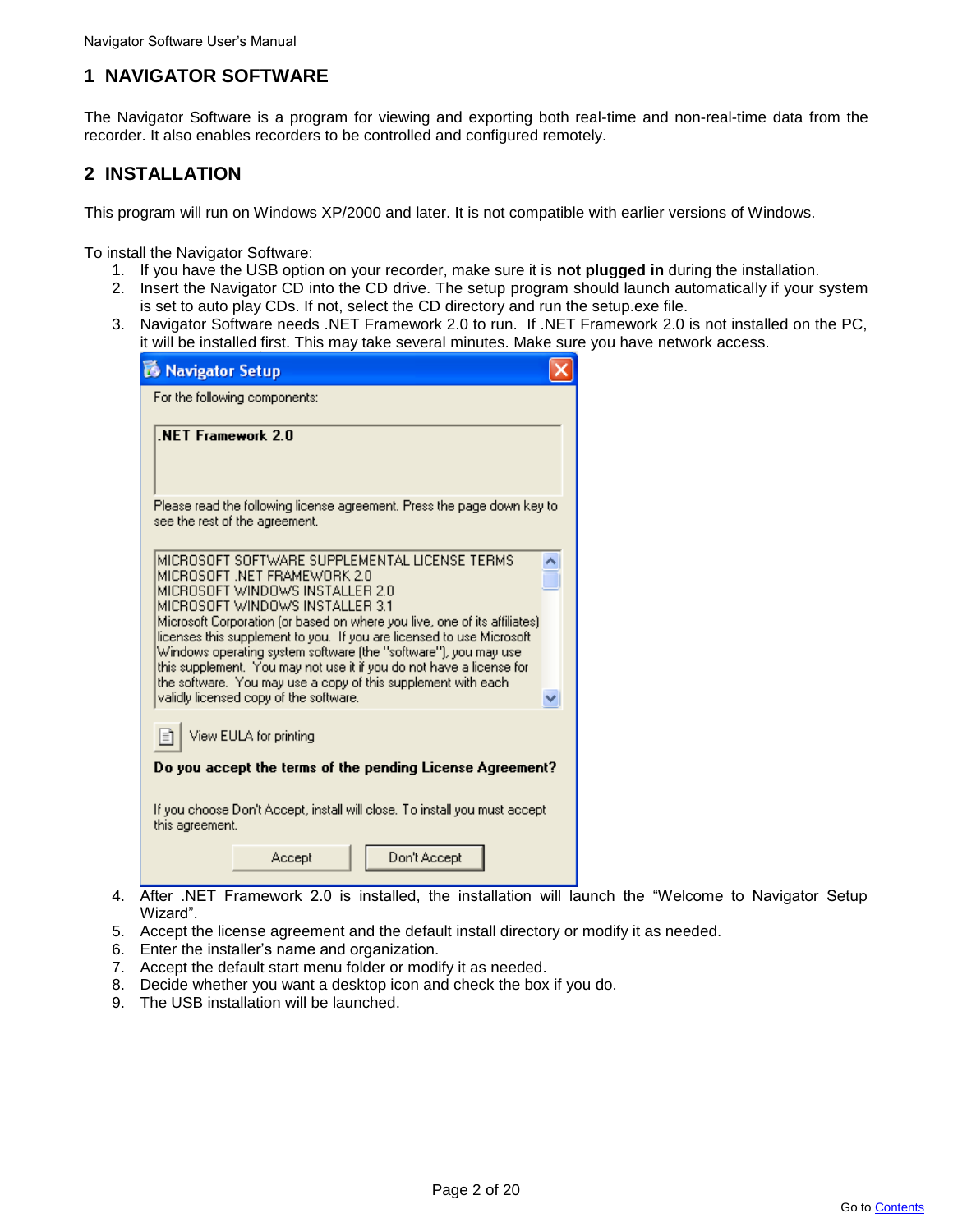| USB Installation                                                                                          |  |
|-----------------------------------------------------------------------------------------------------------|--|
| Do you want to install USB driver?<br>● From Navigator Installation<br>◯ From A Specified Location        |  |
| Is the unit serial number greater than or equal to 5251200? $\bigcirc$ Yes $\circledcirc$ No<br>No<br>Yes |  |

If you don"t have the USB option, click the No button and the Navigator installation will be done.

If you have the USB option and want to install the USB drivers, follow these steps:

- a) Since the drivers are being loaded as part of the Navigator Installation, check the radio button "From Navigator Intallation". The menu will explain what the option "From A Specified Location" is.
- b) Verify the serial number of your unit. Select Yes or No for the question "Is the unit serial number greater than or equal to 5251200?" If your serial number is greater than 5251200 the USB driver installed will be from Silicon Lab. If your serial number is less than 5251200 the USB driver will be from TI.
- c) Click the Yes button to continue.
- 10. To continue with the installation of the USB drivers from Silicon Lab (serial number >= 5251200), follow these steps:
	- a) Once you click the Yes button, the 2 Channel Chart Recorder Driver Installer will launch.

| 2 Channel Chart Recorder Driver Installer      |         |                      |  |
|------------------------------------------------|---------|----------------------|--|
| Monarch Instrument<br>2 Channel Chart Recorder |         |                      |  |
| Installation Location:                         |         | Driver Version 5.2.1 |  |
| C:\Program Files\MI\DC1250\USB                 |         |                      |  |
| Change Install Location                        | Install | Cancel               |  |

b) Change the Install Location if desired and then click the Install button. The installer will scan the system and the following warning message will appear.

| <b>Software Installation</b><br>The software you are installing has not passed Windows Logo<br>testing to verify its compatibility with Windows XP. (Tell me why<br>this testing is important.)<br>Continuing your installation of this software may impair<br>or destabilize the correct operation of your system<br>either immediately or in the future. Microsoft strongly<br>recommends that you stop this installation now and<br>contact the software vendor for software that has<br>passed Windows Logo testing. |
|--------------------------------------------------------------------------------------------------------------------------------------------------------------------------------------------------------------------------------------------------------------------------------------------------------------------------------------------------------------------------------------------------------------------------------------------------------------------------------------------------------------------------|
| <b>STOP</b> Installation<br>Continue Anyway                                                                                                                                                                                                                                                                                                                                                                                                                                                                              |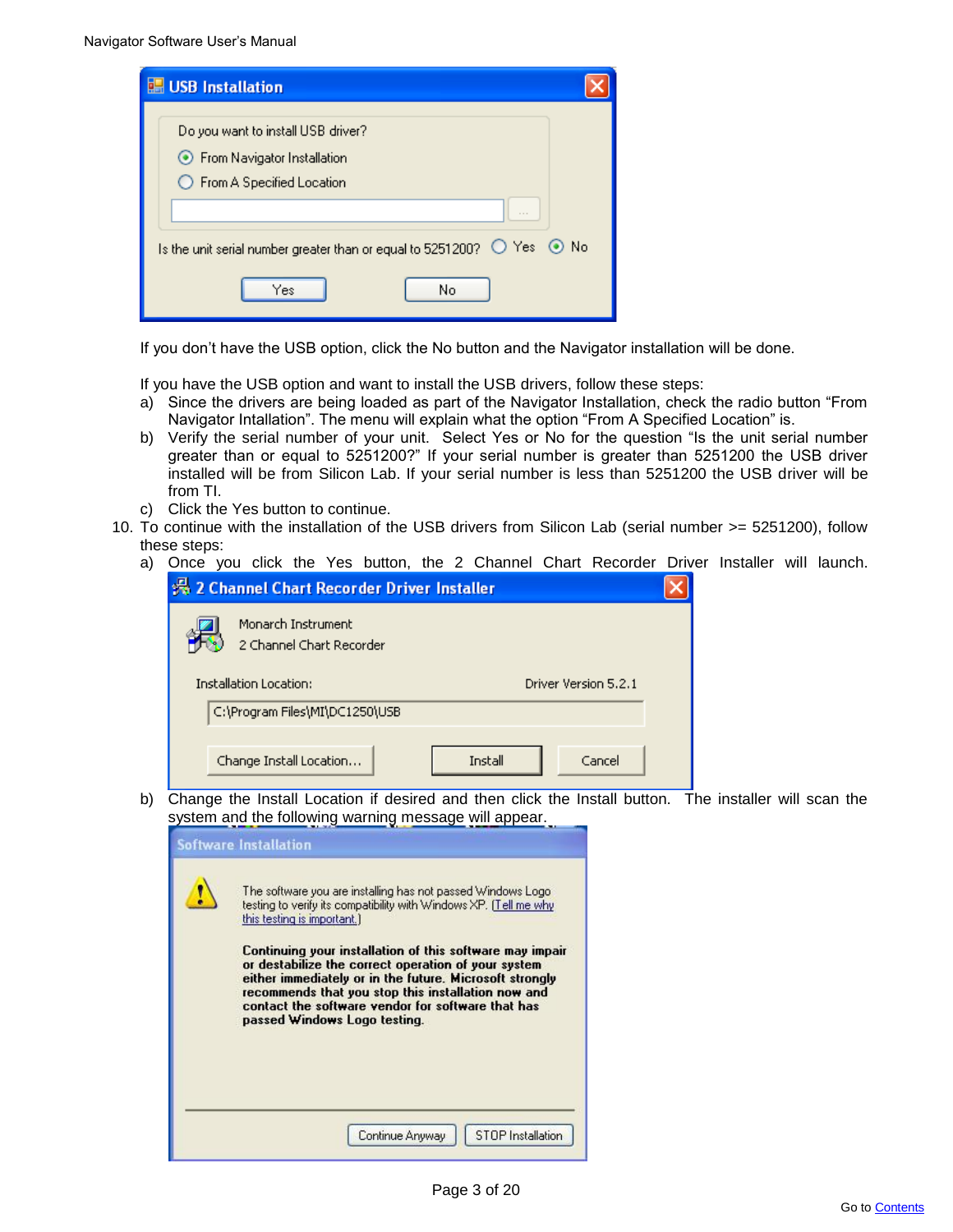- c) Click the Continue Anyway button and you will be asked to restart your computer.
- d) Once your computer has been restarted, turn the recorder on and plug the USB cable into the unit and your PC.
- e) The "Found New Hardware Wizard" will launch.

| <b>Found New Hardware Wizard</b> |                                                                                                                                                                                                                                                              |
|----------------------------------|--------------------------------------------------------------------------------------------------------------------------------------------------------------------------------------------------------------------------------------------------------------|
|                                  | Welcome to the Found New<br>Hardware Wizard<br>Windows will search for current and updated software by<br>looking on your computer, on the hardware installation CD, or on<br>the Windows Update Web site (with your permission).<br>Read our privacy policy |
|                                  | Can Windows connect to Windows Update to search for<br>software?<br>◯ Yes, this time only                                                                                                                                                                    |
|                                  | ⊙ Yes, now and every time I connect a device<br>$\bigcap$ No. not this time                                                                                                                                                                                  |
|                                  | Click Next to continue.                                                                                                                                                                                                                                      |
|                                  | < Back<br>Next ><br>Cancel                                                                                                                                                                                                                                   |

- f) Make sure the installation CD is still in the CD drive and select the "Yes, now and every time I connect a device" option. Then click the Next> button.
- g) Select the "Install the software automatically (Recommended)" option and click the Next> button.
- h) The following Hardware Installation warning will appear.

| <b>Hardware Installation</b>                                                                                                                                                                                                                                                                                                                                                                                                                                                                                                                       |
|----------------------------------------------------------------------------------------------------------------------------------------------------------------------------------------------------------------------------------------------------------------------------------------------------------------------------------------------------------------------------------------------------------------------------------------------------------------------------------------------------------------------------------------------------|
| The software you are installing for this hardware:<br>2 Channel Chart Recorder USB Bridge<br>has not passed Windows Logo testing to verify its compatibility<br>with Windows XP. (Tell me why this testing is important.)<br>Continuing your installation of this software may impair<br>or destabilize the correct operation of your system<br>either immediately or in the future. Microsoft strongly<br>recommends that you stop this installation now and<br>contact the hardware vendor for software that has<br>passed Windows Logo testing. |
| STOP Installation<br>Continue Anyway                                                                                                                                                                                                                                                                                                                                                                                                                                                                                                               |

i) Click the Continue Anyway button. When you are done click the Finish button to complete the installation.

**Note:** You can check the successful installation by right clicking on the *My Computer* My Computer icon in the Start menu and selecting *Properties*. Then choose the *Hardware* tab and click the *Device Manager* button. You should see one instance of the recorder device under Ports (COM

& LPT) listed as 2 Channel Chart Recorder USB Bridge (COMx).<br>主理學 Network adapters

∃--<mark>罗</mark> Ports (COM & LPT) 、『 2 Channel Chart Recorder USB Bridge (COM5)<br>『 Communications Port (COM1)  $\widetilde{\mathcal{F}}$  Printer Port (LPT1)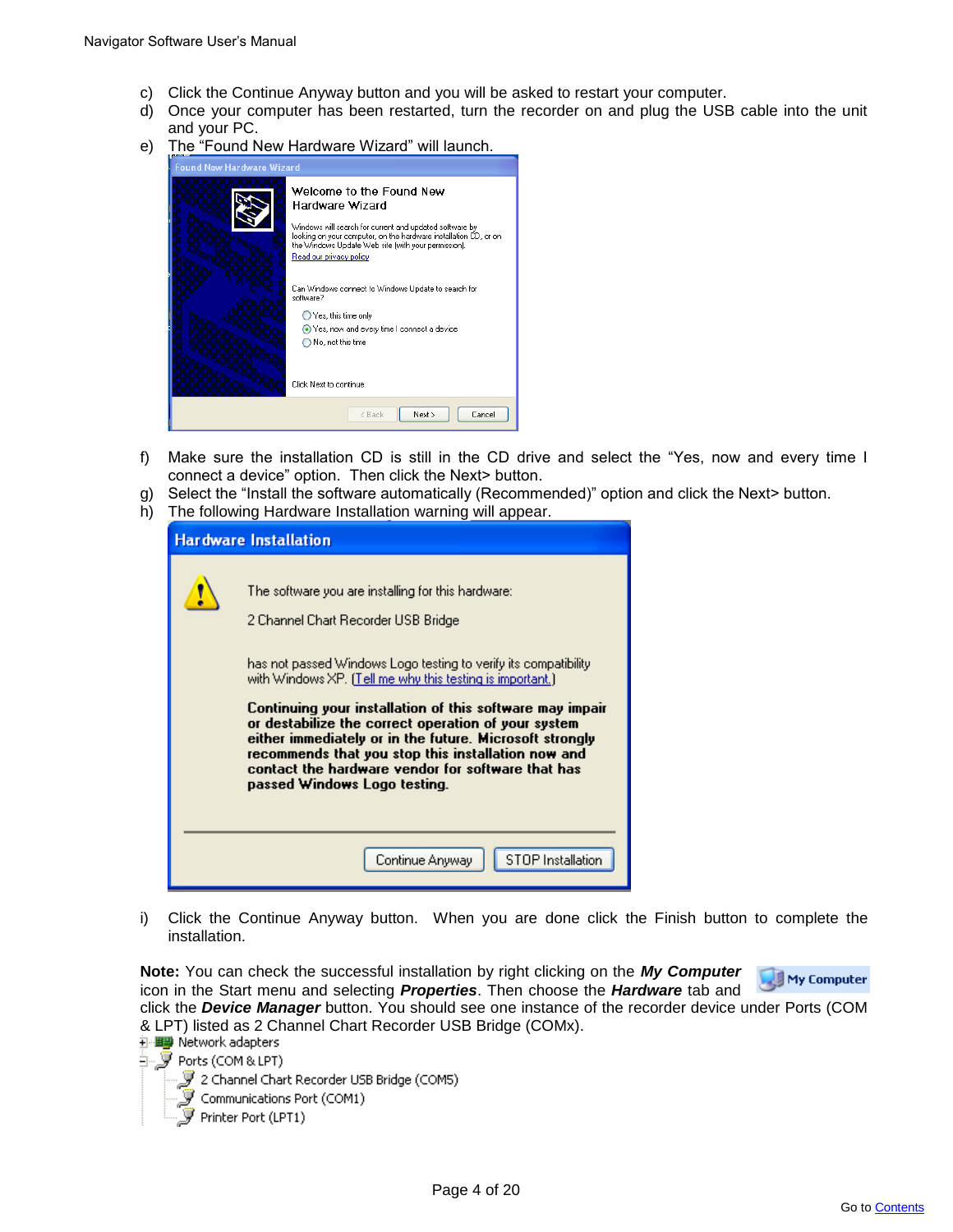- 11. To continue with the installation of the USB drivers from TI (serial number < 5251200), follow these steps: a) If this is your first installation, the recorder VCP Installer will launch and run. Accept the license agreement and continue.
	- Note: If you have previously installed the TI USB driver, the installer will uninstall the old driver. You will then have to install the driver manually. To install the driver manually run setup.exe, which is located on the release CD in the Ti-Usb\_driver folder.
	- b) Once the software has been installed, turn the recorder on and plug the USB cable into the unit and your PC.
	- c) The "Found New Hardware Wizard" will launch (as shown in step 10e above).
	- d) Make sure the installation CD is still in the CD drive and select the "Yes, now and every time I connect a device" option. Then click the Next> button.
	- e) Select the "Install the software automatically (Recommended)" option and click the Next> button.
	- f) The Wizard will search for the device depending on your system this may take some time. Once the driver is found you will get the following warning message:

|  | The software you are installing has not passed Windows Logo<br>testing to verify its compatibility with Windows XP. (Tell me why<br>this testing is important.)<br>Continuing your installation of this software may impair<br>or destabilize the correct operation of your system<br>either immediately or in the future. Microsoft strongly<br>recommends that you stop this installation now and<br>contact the software vendor for software that has |
|--|----------------------------------------------------------------------------------------------------------------------------------------------------------------------------------------------------------------------------------------------------------------------------------------------------------------------------------------------------------------------------------------------------------------------------------------------------------|
|  | passed Windows Logo testing.                                                                                                                                                                                                                                                                                                                                                                                                                             |
|  |                                                                                                                                                                                                                                                                                                                                                                                                                                                          |

g) Click the Continue Anyway button. When you are done click the Finish button to complete the installation.

**Note:** Although the recorder connects via the USB port, the PC sees it as a virtual COM port. You can check the successful installation by right clicking on the *My* 



*Computer* icon in the Start menu and selecting *Properties*. Then choose the *Hardware* tab and click the *Device Manager* button. You should see two instances of the recorder device as shown below, one as "Multi-port serial adapters" and again under Ports (COM & LPT) as USB-recorder (COMx). For successful operation "x" should be 6 or less.



**Tip:** Make sure you have no other programs running that take control of the serial ports in the background (like some Hotsync programs), as these will prevent the Navigator Software from seeing the COM port.

Navigator Software is now installed in **Demo mode**. If you have purchased an upgrade license, you may activate it by running the software and selecting **Setup - Features - Update** on the toolbar and typing the license number provided.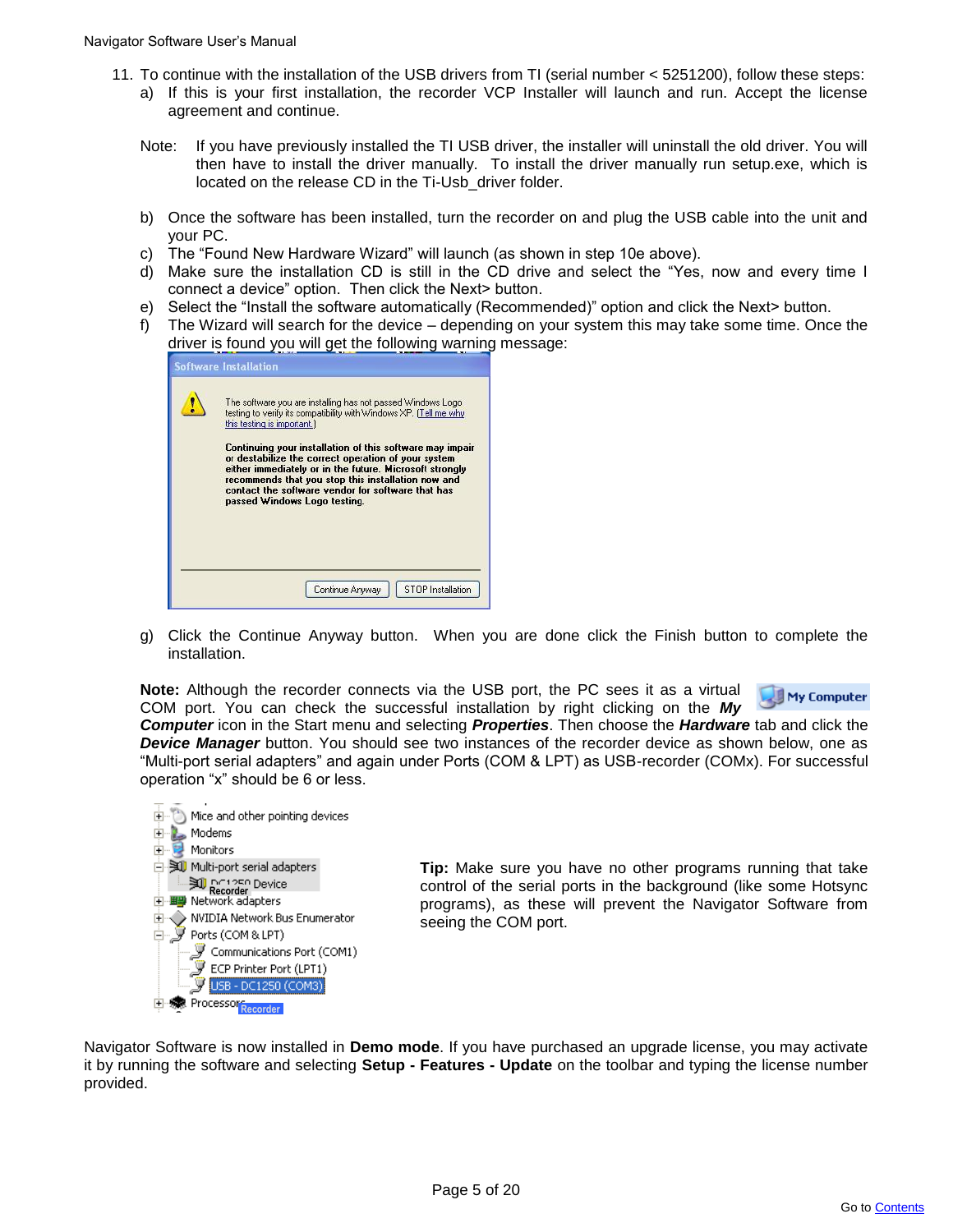**NOTE:** If you wish to load the USB Drivers after Navigator Software has been installed, there is a program called **DC1250USBInstallApp.exe** under the installation directory to do so. Run this executable to open the USB Installation application.

| <b>ISB</b> Installation                                                                                              |  |
|----------------------------------------------------------------------------------------------------------------------|--|
| Do you want to install USB driver?<br>◯ From Navigator Installation<br>◯ From A Specified Location                   |  |
| $- - -$<br>Is the unit serial number greater than or equal to 5251200? $\bigcirc$ Yes $\circledcirc$ No<br>No<br>Yes |  |

Select "From A Specified Location" and then click the browse (...) button to select the USB driver setup file.

Follow step 10 or 11 depending on which USB driver is being loaded.

# **3 USING NAVIGATOR SOFTWARE**

# **3.1 STARTING THE PROGRAM**

The Navigator Software has the following main features:

- It can display information from existing data files in summarized, tabular and graphic formats.  $\bullet$
- It is capable of monitoring an external device and collecting real-time data (this requires the USB or  $\bullet$ Ethernet option on the recorder(s).
- It can export the collected data to Excel™.  $\bullet$



To start the program, click the desktop icon if installed (shown left), or use the Window"s Start menu. This will launch the main dialog as shown below.

| <b>Ky</b> Navigator                                                                                                                                                                                            | $\Box$ o $\times$ |
|----------------------------------------------------------------------------------------------------------------------------------------------------------------------------------------------------------------|-------------------|
| Tile View Setup Device Help                                                                                                                                                                                    |                   |
| $\boxed{\textcolor{red}{\square}\textcolor{blue}{\bm{\mathfrak{S}}}}\textcolor{red}{\bm{\mathfrak{Q}}}\textcolor{red}{\bm{\mathfrak{Q}}}\textcolor{red}{\bm{\mathfrak{M}}}\textcolor{red}{\bm{\mathfrak{M}}}}$ |                   |
| Statistics   DataTable   Graph                                                                                                                                                                                 |                   |
|                                                                                                                                                                                                                |                   |
|                                                                                                                                                                                                                |                   |
|                                                                                                                                                                                                                |                   |
|                                                                                                                                                                                                                |                   |
|                                                                                                                                                                                                                |                   |
|                                                                                                                                                                                                                |                   |
|                                                                                                                                                                                                                |                   |
|                                                                                                                                                                                                                |                   |
|                                                                                                                                                                                                                |                   |
|                                                                                                                                                                                                                |                   |
|                                                                                                                                                                                                                |                   |
|                                                                                                                                                                                                                |                   |
|                                                                                                                                                                                                                |                   |
|                                                                                                                                                                                                                |                   |
|                                                                                                                                                                                                                |                   |
|                                                                                                                                                                                                                |                   |
|                                                                                                                                                                                                                |                   |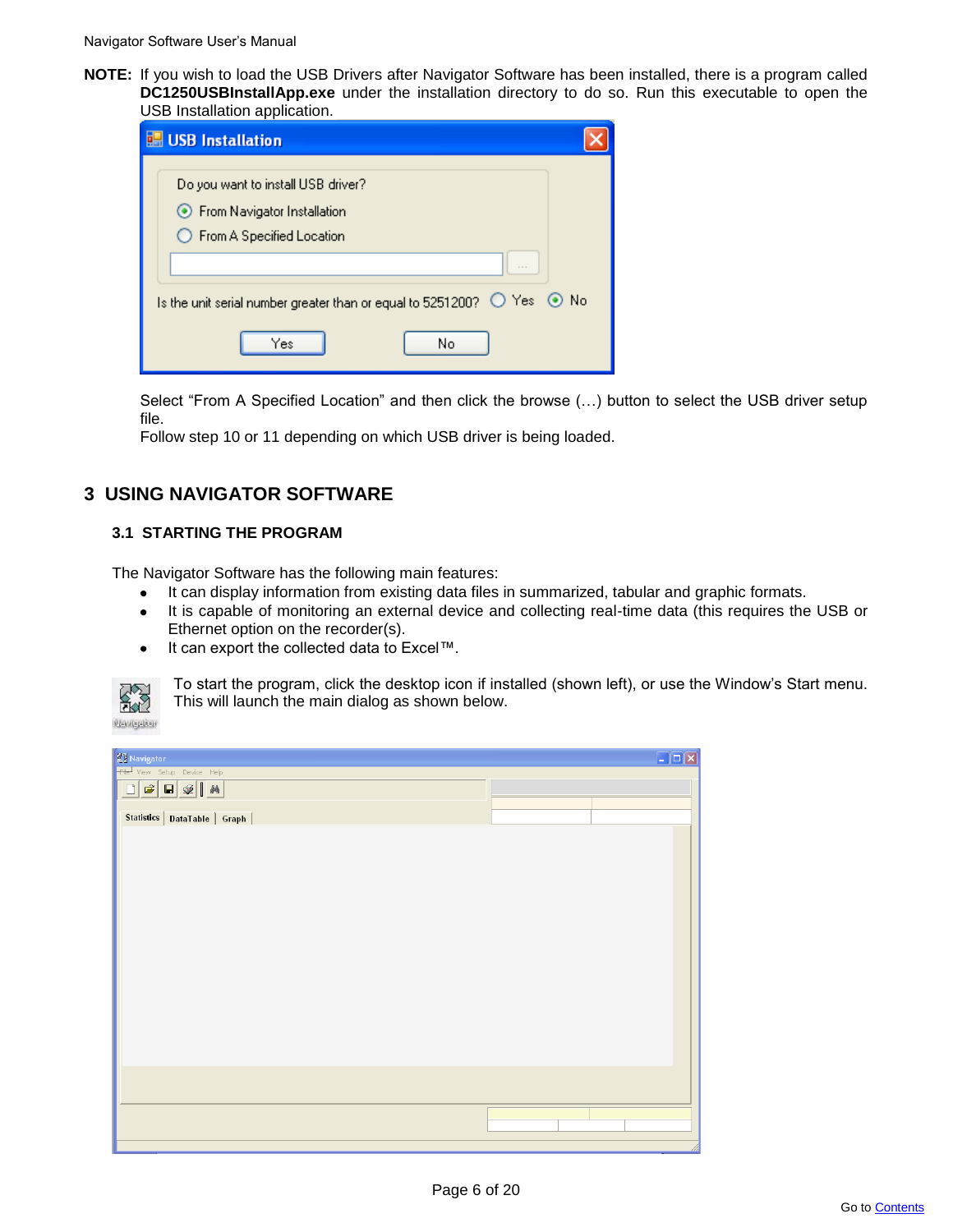The main dialog consists of: a pull-down menu bar, a toolbar with basic icons and three tabs that determine what is displayed in the workspace below.

The pull-down menu items are:

| <b>File</b>   | Allows the user to open or export a file, select the data source |
|---------------|------------------------------------------------------------------|
|               | or Exit the program.                                             |
| <b>View</b>   | Duplicates Icon options for the Graphics Screen.                 |
| <b>Setup</b>  | Allows the user to customize the program – Section 3.2.          |
| <b>Device</b> | Allows interaction with a remote recorder – Section 3.6.         |
| Help          | Provides help files or information about the software.           |

| <b>R. Navigator</b> |                        |  |  |
|---------------------|------------------------|--|--|
| File.               | View Setup Device Help |  |  |
|                     |                        |  |  |

The icons from left to right are: **New**, **Open File**, **Save**, **Print Table** and **Search**.

The tabs are:

| <b>Statistics</b> | Shows an overview of the loaded data       |
|-------------------|--------------------------------------------|
| <b>DataTable</b>  | Shows a tabular layout of the data         |
| Graph             | Shows a graphic representation of the data |

# **3.2 SYSTEM SET-UP**

There are a number of items that can be set up before using the program, although these default to useable options.

The **Setup** menu has the following options:

**3.2.1 Language** – Default is **English**. It is simple to add languages (see Appendix A). If there is a language file in the Navigator directory that contains languages besides English, these will be shown and the user can select the language of his/her choice.

# **3.2.2 Preferences** –

- 3.2.2.1 **Temperature** Sets the default working temperature **Celsius or Fahrenheit**. Once selected, all temperatures will be in these units irrespective of how they were recorded. This is a start up setting and cannot be changed once selected without reloading the file. Default is Centigrade.
- 3.2.2.2 **Decimal Places**  Determines how numeric data will be displayed. Select **0, 1, 2 or 3** places after the decimal. Default is 2.
- 3.2.2.3 **Default Directory**  Sets the default directory where data files are saved or read from. The user can change the system default Program Files/Navigator/Data.
- 3.2.2.4 **Page Mode Size** Select the maximum amount of data to load into memory at one time. Default is 1MB. This will determine how much free memory is available versus speed of operation.
- **3.2.3 Features** Allows the user to upgrade from the free demo (default) version to the Lite or Full versions. Select **Update** and enter your serial number in the spaces shown. Upgrades can be purchased from your distributor. Use the menu **Help – About** to see what features you have.
- **3.2.4 CommPort** Allows the user to override the default settings for the USB Com port if required. These values are set automatically from the registry entries made by the driver install routine and should not need to be changed.
- **3.2.5 Ethernet** Allows the user to communicate in real time with a recorder over the Ethernet. Only one recorder can be connected at a time. The throughput is a function of network traffic and whatever else is communicating with the connected recorder, e.g. a web browser. It is recommended that the recorder be configured for sample speeds of 20 samples/second or less for reliable operation.
	- 3.2.5.1 **IP Address**  Allows the user to enter the device IP address and assign a user-friendly name to the device.
	- 3.2.5.2 **Connect** Select the recorder you wish to connect to. If you do not see the IP address, go to IP Address above and add it. Once connected you can use all the remote functions described elsewhere in this manual.
	- 3.2.5.3 **Disconnect** Releases the remote recorder. You need to do this in order to connect to another machine or to a USB port.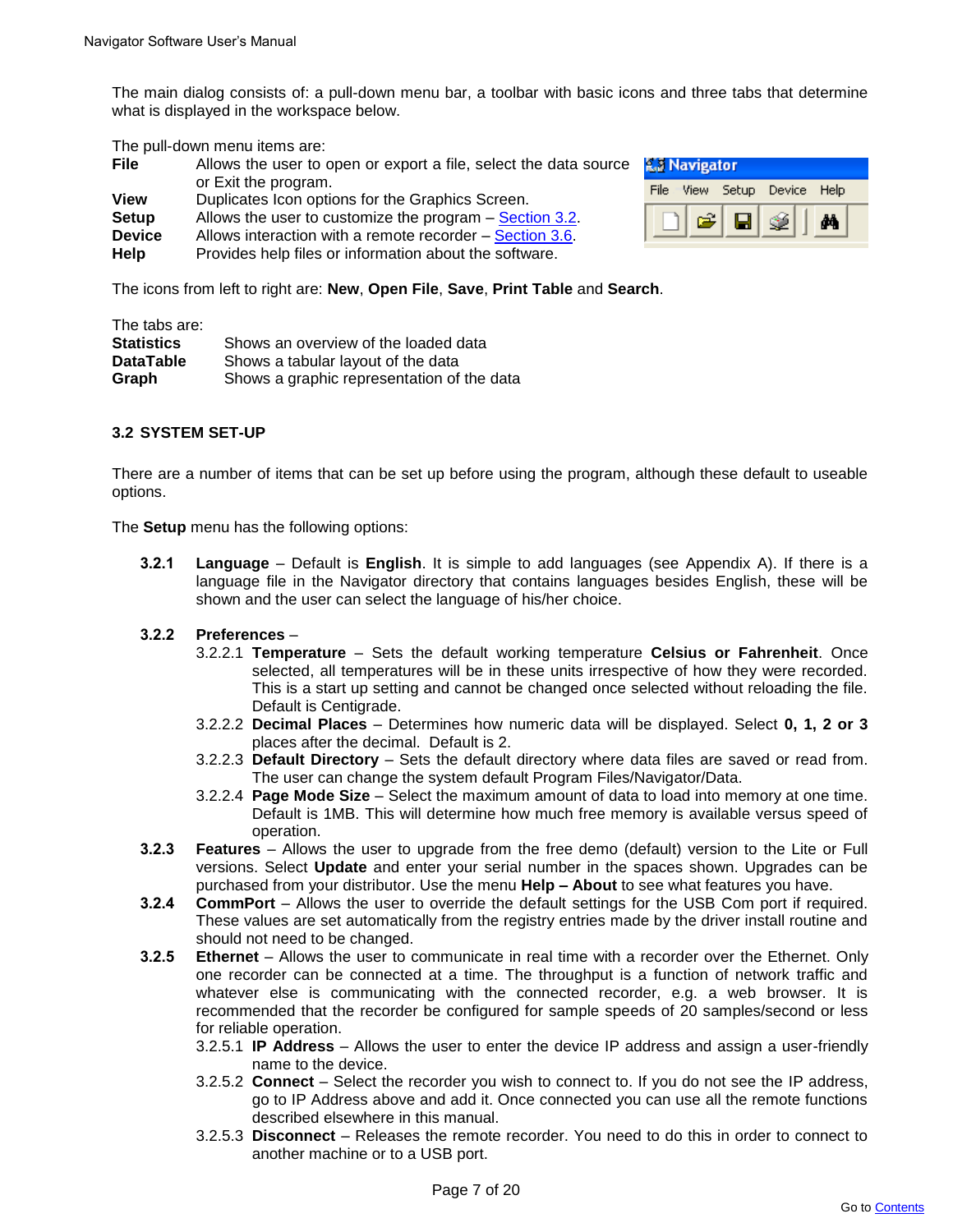# **3.3 LOAD DATA FILE**

There are two sources for data, the local PC or the remote recorder. In order to load data from a remote recorder it is necessary to select **Use Recorder** from the **File** menu or go to the Graph window (click the Graph tab) and check the **Use Recorder** box on the top right as shown below. Obviously a recorder also needs to be connected to the PC via its USB or Ethernet port.



To load a data file, click the **File** menu then choose **Open** or click the File Open icon (shown right).



In the Open File dialog, choose the file that you want to load. If the "Use Recorder" box was checked the dialog box will only show files that are on the CompactFlash™ card on the remote recorder. Note that loading files from a remote recorder is a lot slower than loading them from the local hard drive or CompactFlash™ card plugged into the PC. It is possible to only load partial files to save time – see below. If using files from the PC, simply browse to the directory in which the file to be loaded resides.

While the file is loading, a progress bar on the bottom of the screen will indicate loading progress. When loading large files, enough data will be loaded to fill the table or the graphics screen. When scrolling beyond these limits, additional data will be loaded as needed. Once data is loaded, the **Statistics** window will open showing a summary of the loaded data.

| <b>Zy Navigator</b> |                      |                                       |                      |                                       | $\Box$ o $\times$ |
|---------------------|----------------------|---------------------------------------|----------------------|---------------------------------------|-------------------|
| File<br>View        | Setup<br>Device Help |                                       |                      |                                       |                   |
| Ê                   | 4∥<br>П<br>繭         |                                       |                      | Sample.dat                            |                   |
|                     |                      |                                       |                      | Channel A: CHA                        | Channel B: CH B   |
| <b>Statistics</b>   | DataTable            | Graph                                 |                      | RPM: 10KCPM                           | T/C: E_TC: °C     |
|                     |                      |                                       |                      |                                       |                   |
|                     |                      | <b>Statistics for Sample</b>          |                      |                                       |                   |
|                     | Channel A Summary    |                                       | Channel B Summary    |                                       |                   |
|                     | Start Time           | Tuesday, November 08, 2005 2:49:48 PM | Start Time           | Tuesday, November 08, 2005 2:49:48 PM |                   |
|                     | End Time             | Tuesday, November 08, 2005 2:52:14 PM | End Time             | Tuesday, November 08, 2005 2:52:14 PM |                   |
|                     | <b>Total Samples</b> | 2932                                  | <b>Total Samples</b> | 2932                                  |                   |
|                     | Minimum              | 0.02                                  | Minimum              | 16.82 degrees C                       |                   |
|                     | Maximum              | 7.21                                  | Maximum              | 32.47 degrees C                       |                   |
|                     | Average              | 4.50                                  | Average              | 24.61 degrees C                       |                   |
|                     |                      |                                       |                      |                                       |                   |
|                     |                      |                                       |                      |                                       |                   |
|                     |                      |                                       |                      |                                       |                   |
|                     |                      |                                       |                      |                                       |                   |
|                     |                      |                                       |                      |                                       |                   |
|                     |                      |                                       |                      |                                       |                   |
|                     |                      |                                       |                      |                                       |                   |
|                     |                      |                                       |                      | Tuesday, November 08, 2005            | <b>UNIT TAG</b>   |
|                     |                      |                                       |                      | Sample/Sec: 20                        |                   |
|                     |                      |                                       |                      |                                       |                   |
|                     |                      |                                       |                      |                                       |                   |

In the example above, the file Sample.DAT was loaded. The channel information is listed below the file name in the upper right corner. In this example there are two channels. Channel A is called CH A and its units are RPM with 10kRPM being the full scale. Channel B is called CH B and is a Type E Thermocouple measuring °C. The channel name section is the same color as the trace for that channel on the graph.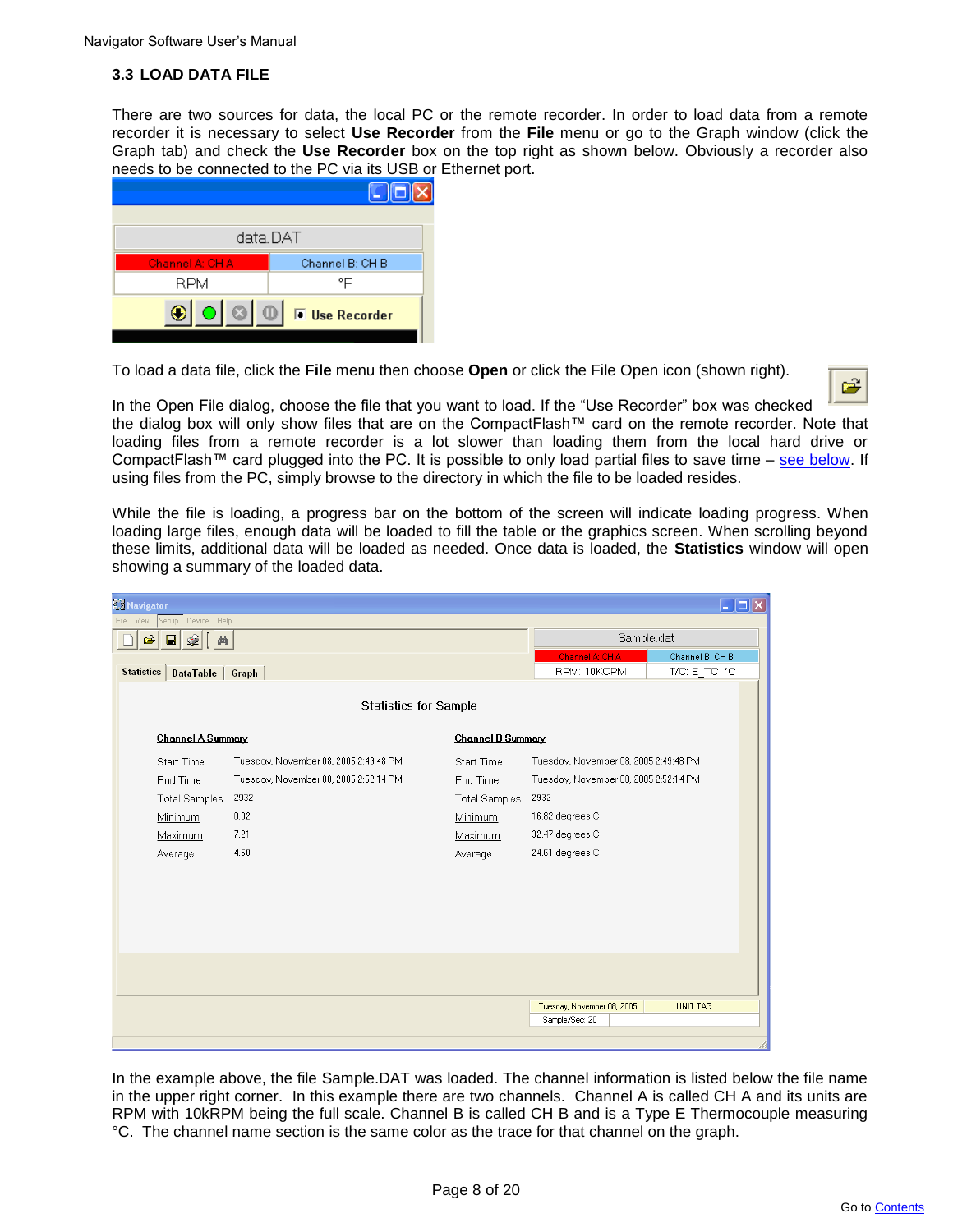In the lower right corner the date the data was recorded, the recorder identification and sample rate are displayed. This sample recording was started on Tuesday, November 08, 2005 at 2:49:48 PM. The sample rate was 20 Samples/Sec and the recorder was identified by the UNIT TAG.

The summary information for each channel is displayed in the workspace section. By clicking on Minimum or Maximum you can jump directly to those points on the graph.

# **3.3.1 LOADING PARTIAL FILES**

When opening files from the recorder, large files can take a long time to load. You can simply download the period of interest without the need to load the entire file. So if you need information for 12:00PM to 3:00PM on May 11<sup>th</sup>, 2006, you can request only this data – assuming it is in the data file you have chosen. Make sure Use Recorder has been checked – see above, and go to **File – Open**.

| <b>E</b> Copy File |                 |             |           |                      |                      |    |
|--------------------|-----------------|-------------|-----------|----------------------|----------------------|----|
|                    |                 |             |           |                      |                      |    |
| Name               |                 | Size        | Type      |                      | Date Modified        |    |
| BATCHG2.ALM        |                 | 1 KB        | ALM File  |                      | 5/17/2006 8:08:08 AM |    |
| BATCHG2.DAT        |                 | 12 KB       | DAT File  |                      | 5/17/2006 8:08:10 AM |    |
| BATCHG2.DAT        |                 | 12 KB       | DAT File  |                      | 5/17/2006 8:08:10 AM |    |
| BATCHG2.DAT        |                 | 12 KB       | DAT File  |                      | 5/17/2006 8:08:10 AM |    |
| BATTA.CFG          |                 | 1 KB.       | CFG File  |                      | 5/9/2006 3:44:24 PM  |    |
| BATTA.DAT          |                 | 287 KB      | DAT File  |                      | 5/10/2006 8:27:34 AM |    |
| DELETE.CYA         |                 | n           | CYA File  |                      | 5/20/2006 4:58:34 PM |    |
| TEMP.CFG           |                 | 1 KB        | CFG File  |                      | 5/23/2006 4:22:48 PM |    |
| TEMP.DIR           |                 | 1 KB.       | DIR File  |                      | 5/23/2006 4:23:08 PM |    |
| TEST1 CEG          |                 | 1 KB.       | CEG File. |                      | 5/23/2006 3:15:28 PM |    |
| ∢                  |                 | <b>TIII</b> |           |                      |                      | ×. |
|                    |                 |             |           |                      |                      |    |
| File Name:         | BATTA.DAT       |             |           | $\blacktriangledown$ | 0K                   |    |
| Files of type:     | All Files (*.*) |             |           |                      | Cancel               |    |
|                    |                 |             |           |                      |                      |    |

The Copy File dialog box will open as shown right showing files on the remote recorder. Data files are type .DAT.

Once you select a file and click **OK** you will get the **Time Filter** dialog box. If the **Whole File** box is checked you can click **OK** to load the entire file. Otherwise, uncheck this box and edit the **Start:** and **End:** times for the data you want. Click **OK**. If the data you are looking for is in the file, the information will be loaded; otherwise you will get an error message telling you that no such data can be found. Thus you can leave a recorder to record events and simply download the data when an exception occurs.

| <b>Time Filter</b>  |     |                      |        |
|---------------------|-----|----------------------|--------|
|                     |     |                      |        |
| Start:              | May | 24, 2006 10:46:46 AM |        |
| End:                | May | 24, 2006 10:46:46 AM |        |
|                     |     |                      |        |
| $\nabla$ Whole File |     | OΚ                   | Cancel |
|                     |     |                      |        |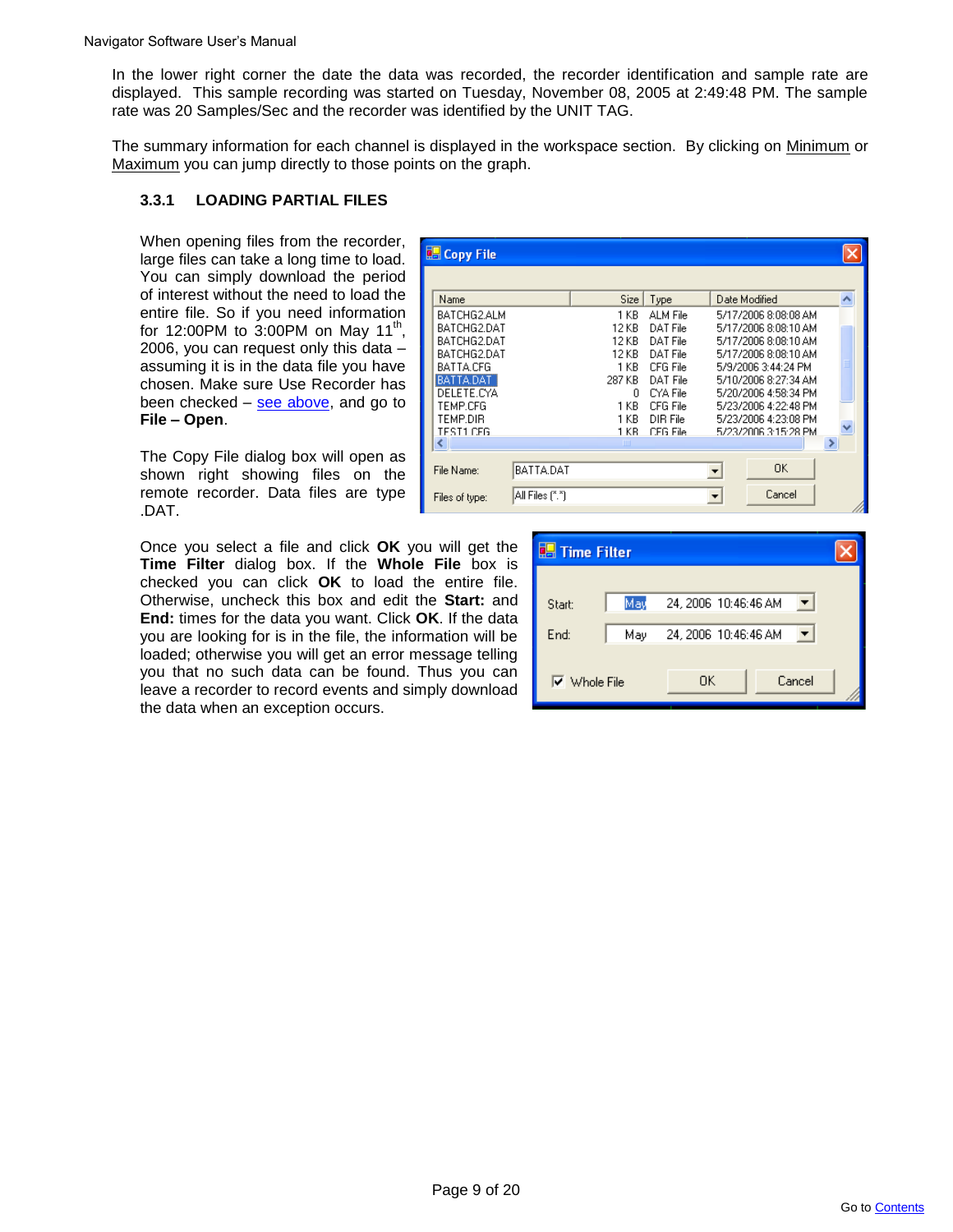# **3.4 DATA TABLE WINDOW**

| <b>R3</b> Navigator  |                                      |                 |                  |                 |                  |                |                            | $\overline{\phantom{a}}$ . $\overline{\phantom{a}}$ . |  |
|----------------------|--------------------------------------|-----------------|------------------|-----------------|------------------|----------------|----------------------------|-------------------------------------------------------|--|
|                      | File View Setup Device Help          |                 |                  |                 |                  |                |                            |                                                       |  |
| É                    | ♔<br>Π<br>த                          |                 |                  |                 |                  |                |                            | data DAT                                              |  |
|                      |                                      |                 |                  |                 |                  |                | Channel A: CHA             | Channel B: CH B                                       |  |
|                      | <b>Statistics DataTable</b><br>Graph |                 |                  |                 |                  |                | <b>RPM</b>                 | °F                                                    |  |
|                      | Time hh:mm:ss:1/100s                 | Channel A Value | Channel A Status | Channel B Value | Channel B Status |                |                            |                                                       |  |
| $\mathbf{1}$         | 11/8/2005 14:49:48:25                | 4.501           |                  | 68.818          |                  |                |                            | Report                                                |  |
| $\overline{c}$       | :30                                  | 4.498           |                  | 69.556          |                  |                |                            | <b>Include Columns</b>                                |  |
| 3                    | :35                                  | 4.503           |                  | 68.923          |                  |                |                            | $\overline{\mathbf{v}}$ Time Stamp                    |  |
| $\overline{4}$       | :40                                  | 4.504           |                  | 67.868          |                  |                |                            | $\nabla$ Channel A Value                              |  |
| 5                    | :45                                  | 4.501           |                  | 67.024          |                  |                | ⊽                          | Channel A Status                                      |  |
| 6                    | :50                                  | 4.501           |                  | 67.446          |                  |                |                            | $\nabla$ Channel A Annotation                         |  |
| $\overline{7}$       | :55                                  | 4.498           |                  | 68.712          |                  |                | ⊽                          | Channel B Value                                       |  |
| 8                    | :60                                  | 4.501           |                  | 68.607          |                  |                |                            | $\nabla$ Channel B Status                             |  |
| 9                    | :65                                  | 4.501           |                  | 68.079          |                  |                |                            | $\nabla$ Channel B Annotation                         |  |
| 10                   | :70                                  | 4.498           |                  | 68.185          |                  |                | <b>FILTER</b>              |                                                       |  |
| 11                   | :75                                  | 4.503           |                  | 67.868          |                  |                |                            | $\Box$ Time<br>$\Box$ Date                            |  |
| 12                   | :80                                  | 4.504           |                  | 67.763          |                  |                |                            |                                                       |  |
| 13                   | :85                                  | 4.501           |                  | 68.396          |                  |                | From:                      |                                                       |  |
| 14                   | :90                                  | 4.501           |                  | 68.396          |                  |                |                            | 11/08/2005 14:49:48                                   |  |
| 15                   | :95                                  | 4.499           |                  | 67.974          |                  |                | To:                        | 11/08/2005 14:52:14                                   |  |
| 16                   | 14:49:49:0                           | 4 4 9 9         |                  | 68.712          |                  |                |                            |                                                       |  |
| 17                   | :5                                   | 4.501           |                  | 68.290          |                  |                |                            |                                                       |  |
| $\blacktriangleleft$ |                                      |                 |                  |                 |                  | ¥              |                            |                                                       |  |
|                      |                                      |                 |                  |                 |                  |                |                            |                                                       |  |
|                      |                                      |                 |                  |                 |                  |                | Tuesday, November 08, 2005 | <b>UNIT TAG</b>                                       |  |
|                      |                                      |                 |                  |                 |                  | Sample/Sec: 20 |                            |                                                       |  |
|                      |                                      |                 |                  |                 |                  |                |                            |                                                       |  |

The DataTable page shows the time and value of every data sample on each channel and any alarms associated with them. This window is also used to export data directly into an Excel™ spreadsheet and can be used to highlight a specific point on the graph.

# **3.4.1 JUMPING TO A SPECIFIC POINT ON THE GRAPH**

If you double-click a value in any **Channel Value** column in the **DataTable**, the program will highlight that point in the **Graph** window. The graph will be automatically scaled to show the unique point highlighted by a rectangular box as shown below:

| Statistics   DataTable                   | Graph                            | <b>RPM</b>                                             | °F              |
|------------------------------------------|----------------------------------|--------------------------------------------------------|-----------------|
| $\frac{1}{2}$<br>$\mathbf{R}$<br>$\beta$ | 9 8 <br> H H B<br>Q<br>$ \cdot $ | $\bullet$                                              | □ Use Recorder  |
| $68.105 -$                               | 7.000                            |                                                        |                 |
| $68.100 -$                               |                                  |                                                        |                 |
| $68.095 -$                               | 6.000                            |                                                        |                 |
| 68.090                                   | 5,000                            |                                                        |                 |
| $68.085 -$<br>٩F                         |                                  |                                                        |                 |
| Channel B<br>68.080                      | 4.000                            |                                                        |                 |
| $68.075 -$<br>Cha                        | 3.000                            | Sample #9 on channel B.<br>Row # in the table: 9       |                 |
| 68.070                                   |                                  | Tuesday, November 08, 2005 2:49:48 PM<br>Value: 68.079 |                 |
| $68.065 -$                               | 2.000                            |                                                        |                 |
| $68.060 -$                               | 1.000                            |                                                        |                 |
| $68.055 -$                               |                                  |                                                        |                 |
|                                          |                                  |                                                        |                 |
|                                          |                                  | Tuesday, November 08, 2005<br>Sample/Sec: 20           | <b>UNIT TAG</b> |
|                                          |                                  |                                                        |                 |

.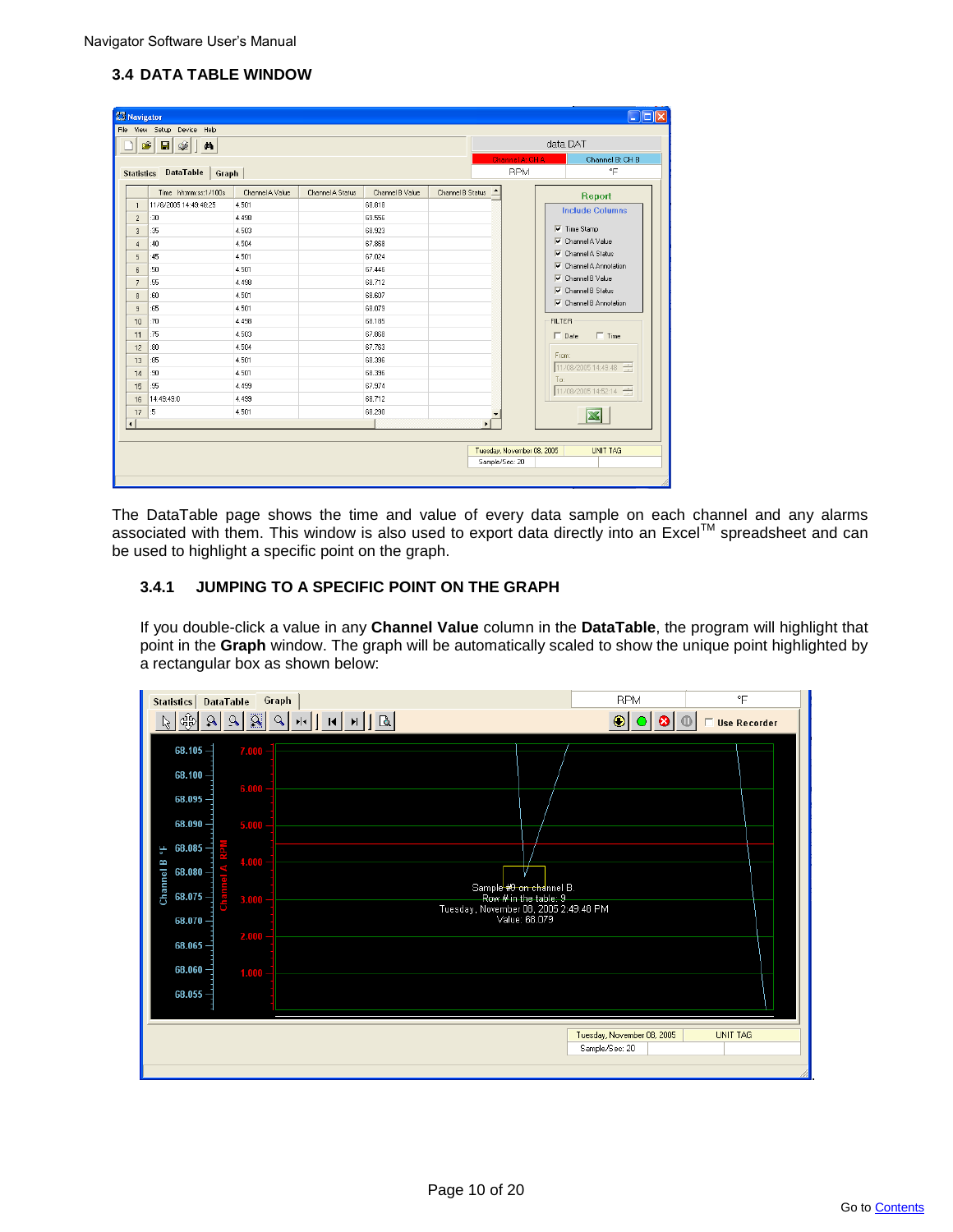Move the cursor into the rectangle for precise information about the point. The graph can be zoomed and panned to show the relationship of this point to the rest of the traces. (Refer to the Graph Window section).

# **3.4.2 CREATING A REPORT**

Select the **DataTable** tab. Navigator Software has the ability to create custom reports to be exported to Excel<sup>IM</sup> directly. The user can select the entire data set (beware of large files), highlight rows in the table, or choose specific dates and times using the filter. Also, the user can select what columns from the table to export.

To export all the data simply click the Excel™ button **NAS** or choose **File – Export** from the pulldown menu. To select multiple rows from the DataTable, click the left edge of the starting row to export. This will highlight the row. Then scroll to the last row to export and *hold down the Shift key* and click the left edge of the last row. This will highlight all rows between the start and the end. Then click the Excel<sup>IM</sup> button. The data will be exported and the spreadsheet will open automatically.

The report can be further customized by selecting which columns to include in the report. This is done via the **Report** dialog box on the right side of the DataTable window – also shown right.

The **Include Columns** check boxes determine which columns of the DataTable will be exported to the spreadsheet. Simply select the data you want. The Channel status is the condition of the alarms, if any. The channel annotation is the content of any user comments attached to that point.

Below the Report dialog box is the **Filter** dialog box. This is yet another easy way to limit what data is exported to the spreadsheet. You can filter data by **Date** or **Time** or Both simply by checking the relative boxes as shown below.



| <b>FILTER</b>                    |
|----------------------------------|
| $\sqrt{ }$ Time<br>$\nabla$ Date |
| From:                            |
| 05/20/2006 10:41:20              |
| Tm                               |
| 05/22/2006 17:06:48              |

The **From:** and **To:** data entry areas default to the start and end times of the data in the table to be exported and can be edited by the user to specify an exact timeframe for export. Once all parameters are set, press the Export button (the one with the Excel™ logo on it) and the data will open into an Excel<sup>™</sup> spreadsheet. Note: you will need to have a valid copy of Excel™ on your PC, otherwise use the **File – Export** menu option to name a CSV (comma delimited) file for later use.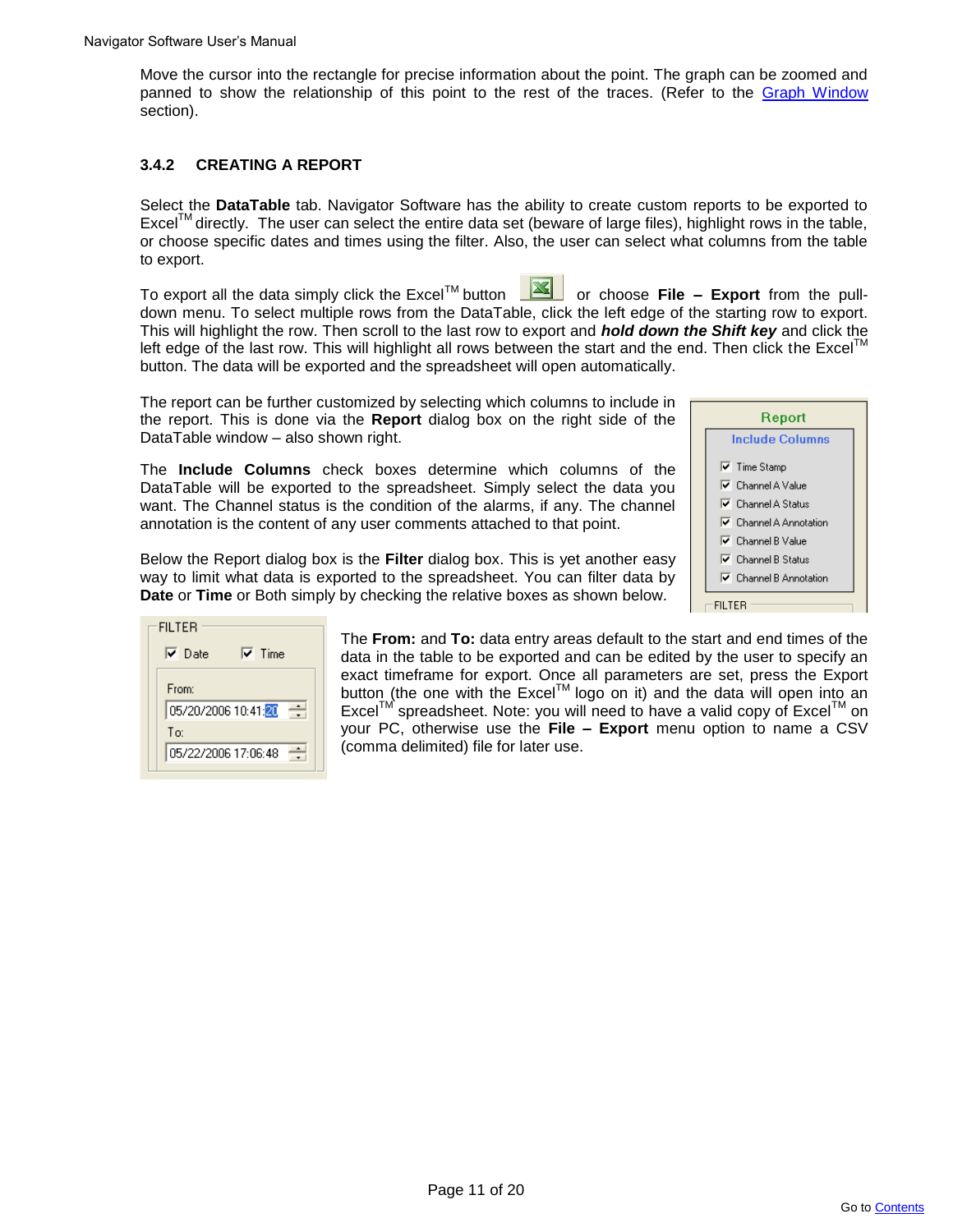# **3.5 GRAPH WINDOW**

A graphic representation of the information can be displayed by selecting the Graph tab. The following is an example of a Graph page.



There are two channels shown on the graph: Channel A and Channel B. The X-Axis is the time and the Y-Axis is the data sample value. Each channel has its own y-axis with matched color so it can be easily identified. On the top right corner of the screen is the information box giving the name of the file and identifying the two traces showing the original name and scale settings for each. The graphic data is loaded from a file or may be displayed in real time if connected to a recorder. See 3.5.5.

The graphic area is fully interactive. Data can be zoomed and scrolled, the interaction controlled by the icons in the toolbar above the graph. Also, specific points may be located using the Search option.

# **3.5.1 GRAPH BUTTONS**

# & - Select

The default cursor. This is used to scroll the trends horizontally and vertically by simply right clicking in the graph area. Traces can be scrolled individually by clicking and dragging the individual vertical scales or together by clicking and dragging in the graph area.

# <sup>4 </sup>- Stretch

Click this button to stretch (zoom) or shrink the graph along the x-axis (time) and y-axis (scale). Traces can be zoomed individually by clicking and dragging the individual vertical scales or together by clicking and dragging in the graph area.



Click this button to zoom in on the graph.

 $\boxed{9}$  - Zoom Out

Click this button to zoom out on the graph.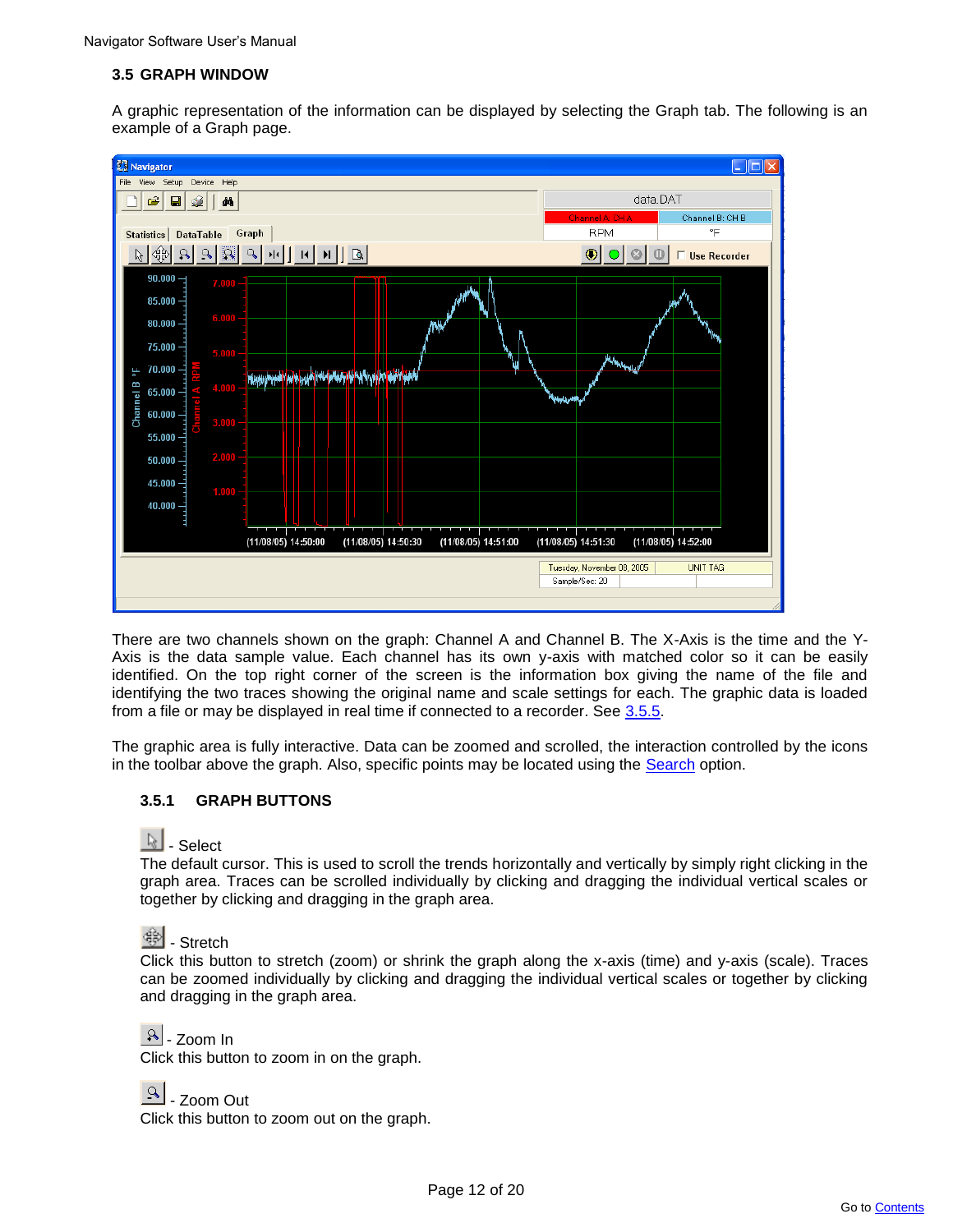

Click this button to zoom to a user-defined window, when clicked the cursor will turn into a draw window tool. Draw a window around the area of interest by holding the right mouse button and dragging the window. On release the window area will fill the graphics screen.

#### $\infty$ - Zoom All

Click this button to fit all data into one screen.

# <sup>II</sup> - Cursor

Click this button to enable the cursor. Once enabled, right click anywhere on the graph and select **Channel A – Setup** or **Channel B – Setup** to lock the cursor to that trace. As the cursor is dragged along the time base by right clicking, the cross-hairs will track the trace and the pop-up box will show details about the point in the crosshairs as shown right. The cursor will turn to the finger pointer whenever the cursor can be dragged.

Click either the left or right scroll button to jump to the start

# $(11/08/05)$  14:51:06, 25.846

# $\lceil \mathsf{a} \rceil$ . Print

 $\blacktriangleright$ 

or end of the data.

- Scroll to end

Once you have set up the graph and wish to print it, click this button to print.

| <b>Print</b>                             |                                           |
|------------------------------------------|-------------------------------------------|
| Printer:                                 | ONARCH2000\HP LaserJet 2100 Series PCL 5e |
| Print Range                              | Orientation                               |
| C Current Page                           | C Portrait                                |
| $C$ All                                  | C Landscape                               |
| Total Pages:<br>$\overline{\mathcal{M}}$ |                                           |
| Margin                                   |                                           |
| 0.5                                      |                                           |
| 0.5                                      | 0.5                                       |
| 0.5                                      |                                           |
| Print                                    | Cancel                                    |

Print Range: Current Page – Only print the page you see.

 All – Print all the data points that are plotted on the graph. Please specified how many pages onto which you want to split all the data points.

# **3.5.2 ZOOM TO FIT**

Navigator Software allows the user to automatically zoom (scale) a channel to fit the vertical axis to the maximum and minimum values of that part of the trace on the screen.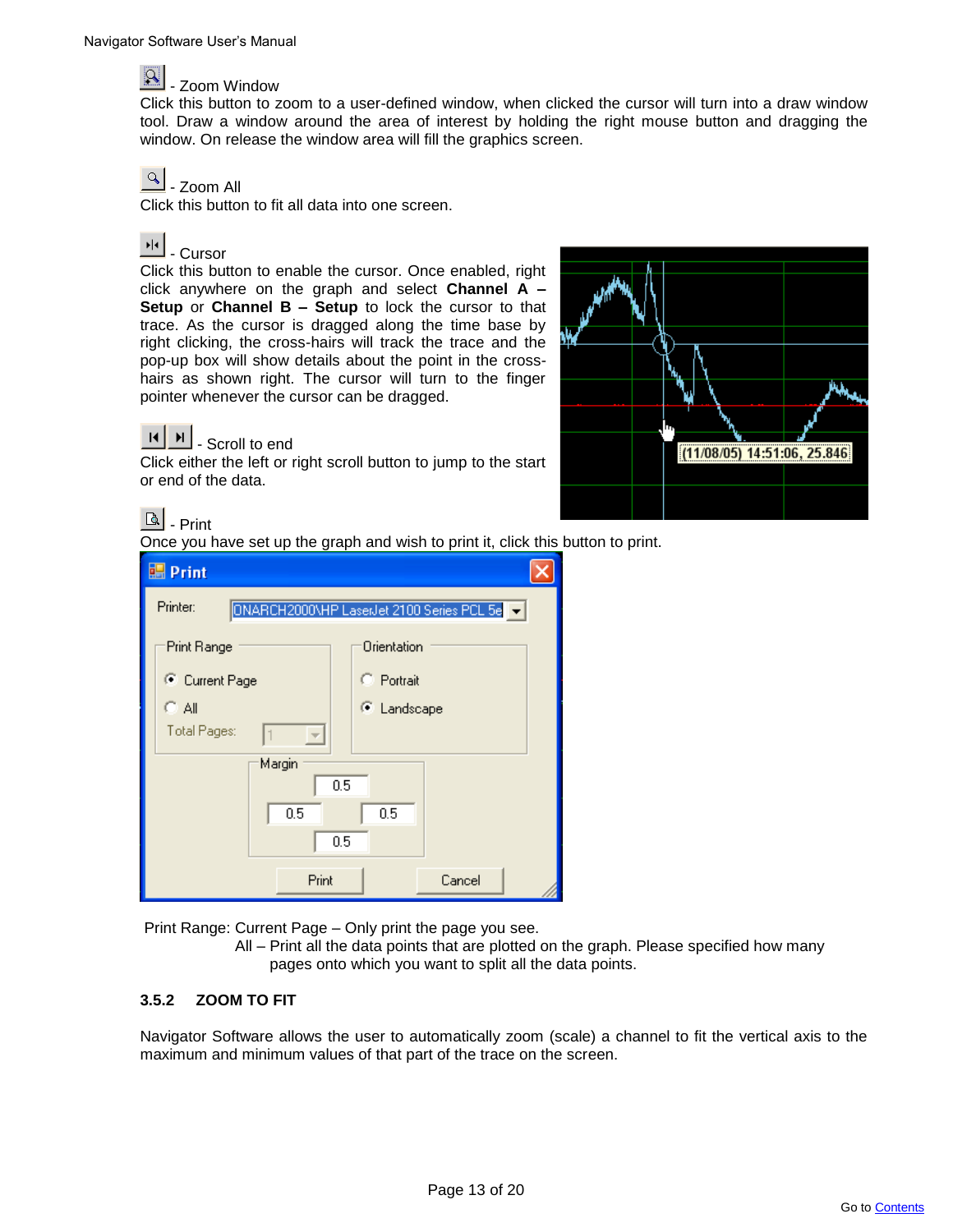There are two edit boxes on the dialog that specifies the channel tag in different colors as shown below:

| Sample.dat               |                  |
|--------------------------|------------------|
| <b>Channel A: CH A I</b> | Channel B: CH B' |

The colors match the channel trace colors. If the user changes the trace color, the corresponding edit box will change color accordingly. If the user double-clicks one of them, that trace will zoom to fit the screen in the vertical direction. The fit is – minimum value is placed at the bottom of the graph, maximum value at the top. Use the zoom and stretch tools above to fine-tune the fit.

# **3.5.3 CUSTOMIZING THE GRAPH PROPERTIES**

You can modify the graph properties by right-clicking the mouse in the graphics area. A menu appears as shown below.

| Channel A        | Setup |  |
|------------------|-------|--|
| Channel B        |       |  |
| Background Color |       |  |
| Display Grid     |       |  |
|                  |       |  |

The user can modify Channel A or B properties, change the color of the background, or turn the grid on or off. Moving the cursor over the Channel A item pops up the Setup window. Click on this to modify the Channel A properties.

| <b>Ko Channel Setup Dialog</b>                                                                       |                                                      |                                                                                       |                                             |
|------------------------------------------------------------------------------------------------------|------------------------------------------------------|---------------------------------------------------------------------------------------|---------------------------------------------|
| Trace<br>$\bullet$ Enable<br>Marker Type:<br>Marker Size:<br>Line Type:<br>Line Thickness:<br>Color: | $\supseteq$ Disable<br>Diamond<br>3<br>Dash<br>2<br> | Alarm:<br>$\binom{2}{3}$ Enable<br>Alarms:<br>Line Type:<br>Line Thickness:<br>Color: | C Disable<br>Alarm 1<br>Solid<br>▼<br>3<br> |
|                                                                                                      | Apply                                                |                                                                                       | Cancel                                      |

The trace can be turned off by selecting Disable. This will allow a single trace to be displayed.

If a trace is enabled it can be customized as follows:

**Marker Type** – Identifies the actual points recorded. The trace is extrapolated between these points. The points can be marked by a square, circle, or diamond, and the size can be adjusted. No marker can also be selected.

**Line type** – Can be solid, dashed, or dotted. The thickness and color can be selected to suit.

The **Alarm** section of the Channel Setup Dialog allows the display of alarm conditions **provided alarms were set on the original data** capture. Enable or disable the Alarm by checking the appropriate button.

The Alarms pull-down menu will show any alarms that were set in the original recording. These will be identified as Alarm 1, 2 and so on. You can select how these alarms will be indicated.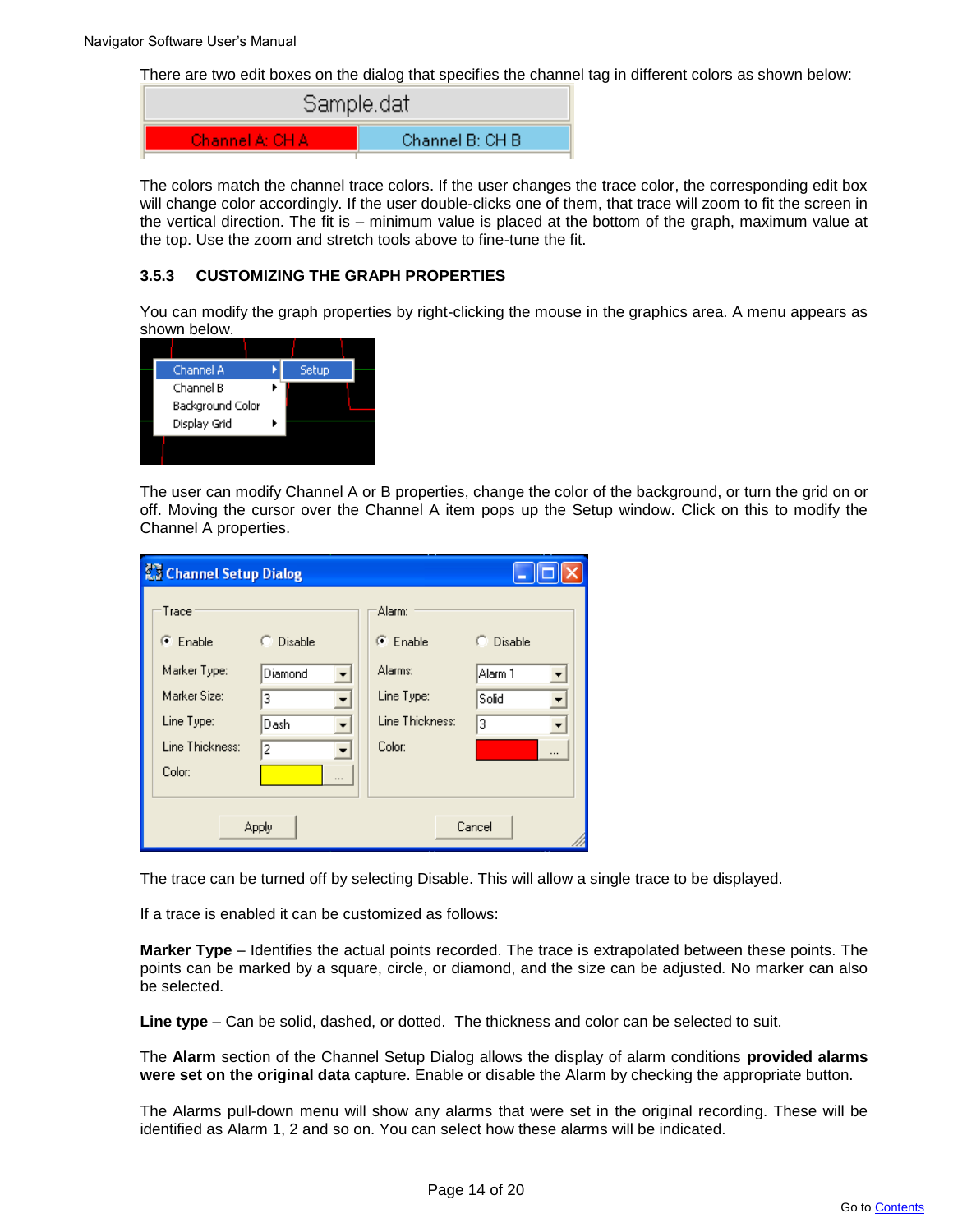Note: The Alarms will only be visible in the event that a trace actually entered an alarm condition in which case that part of the trace in alarm will be indicated by the choices made in the setup. In the example above, Alarm 1 will be indicated by a solid red line 3 pixels thick.

If you apply the Trace and Alarm settings as shown in the Channel Setup Dialog above, the trace will look like that shown below. Note that the vertical scale is always in the same color as the trace.



Any data in the trace above the red line is in alarm.

Note: Double-clicking on any point on the trend will take you to the corresponding entry in the DataTable.

# **3.5.4 SEARCH**



By using the search icon (shown left) the user can jump directly to time/date related information in the DataTable or on the Graph.

Enter the Date or Time required (select the Channel on the Graph) and click OK. The data will be rearranged and the point on the graph or in the DataTable will be highlighted. If no data can be found (out of the range selected) an error message to this effect will be displayed.

| $\boxplus$ Search  |  |
|--------------------|--|
| 图/23/2006 16:27:15 |  |
| Channel A          |  |
| OΚ<br>Cancel       |  |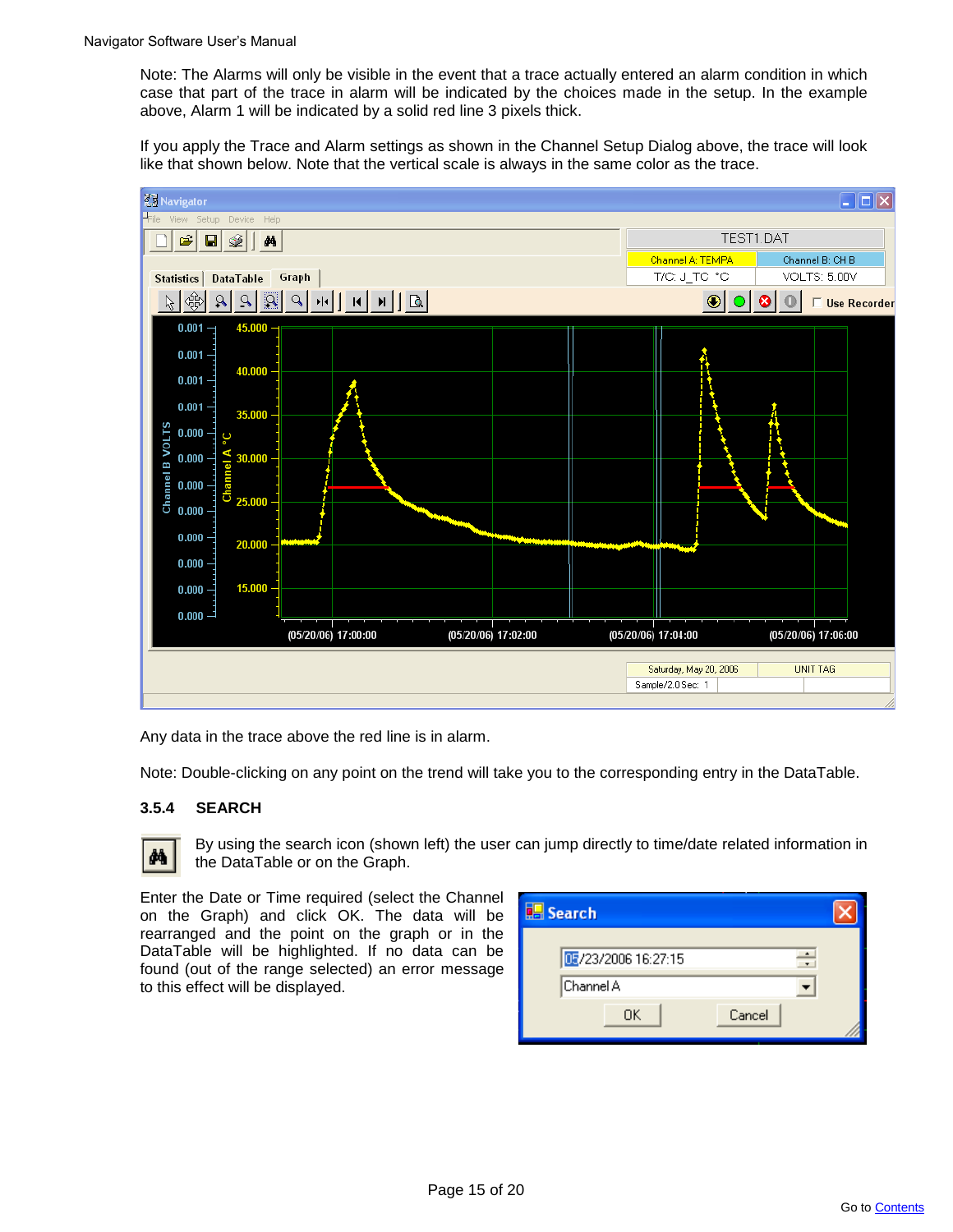# **3.5.5 USING REAL TIME DATA**

Data can be displayed in real time and recorded to a file on the local PC by connecting a Recorder to the PC via a USB or Ethernet port. If a remote recorder is connected to the PC you will OnLine see the OnLine icon as shown right. To connect via the Ethernet see 3.2.5



Several of the buttons on the Graph window relate to this function.

In order to read files from the recorder or display data in real time it is necessary to check the "Use Recorder" box on the top right of the Graph window or in the **File** menu.



Once checked, the buttons to the left of the checkbox function as follows:

# $\bigcirc$  - Save to File

Click this button to save real time data to a file on the PC. It is necessary to name the file. Note – always choose a new name, it is not possible to append to an existing file.



**O** - Start Real Time Data Display

Click this button to start the real time data trends. The PC will make connection with the recorder and start displaying real time data at the sample rate set in the recorder. The axes will auto scale to maximize the display resolution. The user can override these settings by pausing the display and zooming the display to suit.

#### $| \bullet |$ - Stop Device

Click this button to stop the real time trend. Once stopped, all parameters are reset once the start button is clicked. To stop temporarily use the pause button.



# - Pause

Click this button to temporarily suspend the real time update. Data will continue to be saved in the background. During pause it is possible to zoom or stretch the display to alter the time base and scale. It is also possible to append a note to the trend line – see below. Once this is done, press the Start button to resume. The pause button will be grayed out until the Start button is pressed.

# **3.5.6 ANNOTATING REAL TIME DATA**

It is possible to add an annotation to the real time trend to explain an event or make notes. To do this it is necessary to **Pause** the display – see above.

Place the cursor at the point on the trend where you wish to add a message and right-click.

Select the channel, then select Annotation. This will pop up a note box where you can enter the information. Once done, press Enter and a folder icon will be placed at the selected point on the trend.



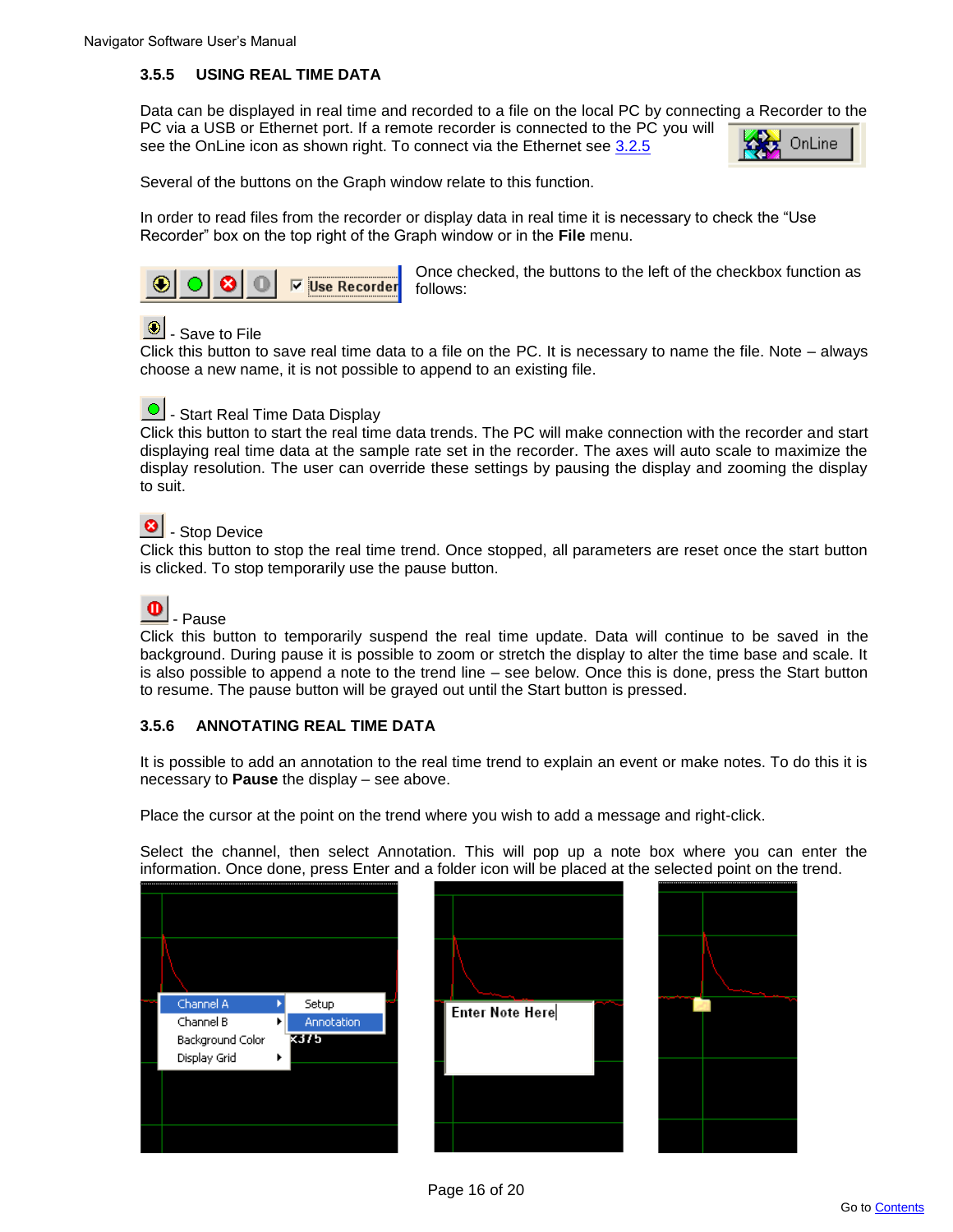This folder will travel with the trend and can be reviewed at any time by double-clicking the folder icon. This information is also saved to the file if the file is currently recording to the PC.

**B** Set Clock

Time

 $\blacksquare$ 

 $\overline{7}$ 8  $\overline{3}$ 

 $14$ 21 **22** 23

28 29 30 31

**つToday: 5/22/2006** 

(GMT-05:00) Eastern Time (US & Canada)

May, 2006

Tue Wed Thu  $\overline{4}$ 5  $\overline{6}$ 

15 16 17 18 19 20

 $10$   $11$   $12$ 

24 25 26

 $\,$  1  $\mathbf{R}$ 9  $10$ 

#### **3.6 WORKING WITH REMOTE RECORDERS**

The remote recorder can be controlled from the **Device** Menu. As shown at right, the user can set the clock, get the card status (CompactFlash™ card in the remote recorder), control the record functions, change the recorder configuration, manipulate files and reset the device. Note that a number of these functions cannot be executed if the remote recorder is in record mode or the real time graph is active. You will receive warning messages.

# **3.6.1 SET CLOCK**

Selecting this option will bring up the Set Clock window which will default to the current time and date of your PC. The user can change this as needed. Click the OK button to set the time and date on the remote recorder to this time. You cannot change time while the remote recorder is in record mode – the option will be grayed out.

### **3.6.2 CARD STATUS**

Clicking this option will display the status of the CompactFlash™ card in the remote recorder. This will bring up the status window shown below.

| <b>Card Status</b>                                                                                  |                                                                                |                                                                         | Card Storage                                                         |                                                                               |                                |                                   |
|-----------------------------------------------------------------------------------------------------|--------------------------------------------------------------------------------|-------------------------------------------------------------------------|----------------------------------------------------------------------|-------------------------------------------------------------------------------|--------------------------------|-----------------------------------|
| Present<br>Mounted<br>Open For Read:<br>Open For Write:<br>Busy:<br>Error:<br>Continuous Recording: | $C$ Yes<br>Ves<br>$\Gamma$ Yes<br>$C$ Yes<br>$\Gamma$ Yes<br>$C$ Yes<br>$V$ es | $C$ No<br>$C$ No<br>$F$ No.<br>$F$ No<br>$G$ No<br>$\odot$ No<br>$C$ No | Capacity:<br>Used Space:<br>Free Space:<br>Record File<br>File Name: | 63,811,584 bytes<br>565,248 bytes<br>63,246,336 bytes<br>TEST1                | 60.86 MB<br>552.00<br>60.32 MB | 100.00%<br>0.89%<br>99.11%        |
| Triggered Recording:<br>Testing:                                                                    | $\Gamma$ Yes<br>$C$ Yes                                                        | G No<br>$\odot$ No                                                      | Time:<br>Time Zone:                                                  | Saturday, May 20, 2006 1:05:52 PM<br>(GMT-05:00) Eastern Time (US & Canada) v |                                |                                   |
| Formatting:                                                                                         | $C$ Yes                                                                        | $\odot$ No                                                              |                                                                      |                                                                               |                                |                                   |
| Message                                                                                             |                                                                                |                                                                         |                                                                      |                                                                               |                                |                                   |
| FW Rev. 1.0<br>Build:<br>May 19 2006<br>14:08:26                                                    |                                                                                |                                                                         |                                                                      |                                                                               |                                | $\frac{\lambda}{\mathbb{E}}$<br>Y |

# **3.6.3 RECORD FUNCTIONS**

This option allows the user to stop or start recording in the remote recorder or set the triggered record mode on.



Date

02:25:54

**nk** 

÷

Cancel

 $\overline{\phantom{a}}$ 

13

27

 $\overline{\phantom{0}}$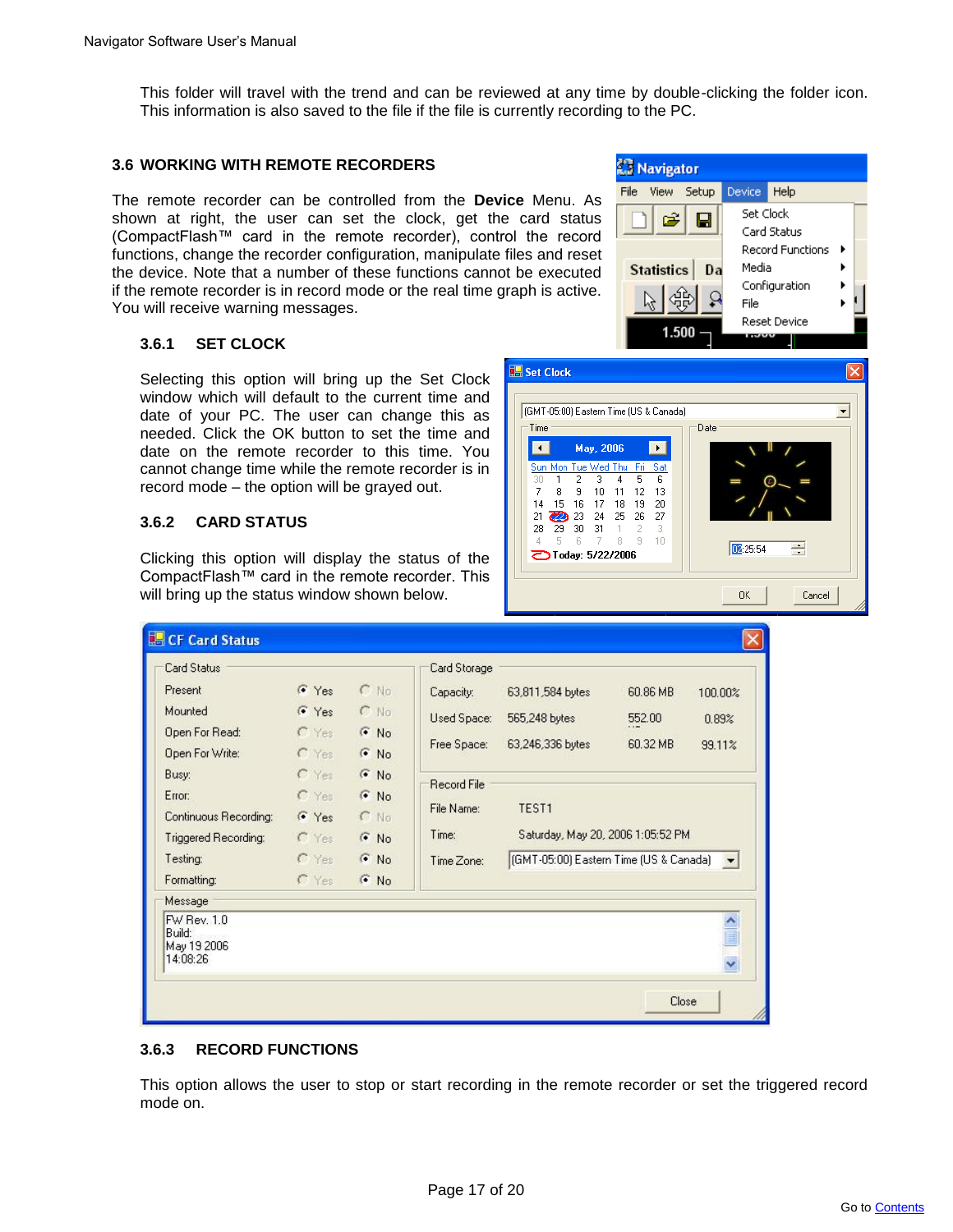#### **3.6.4 MEDIA**

This option allows the user to format the CompactFlash™ card in the remote recorder. Use caution as this can destroy data. You can check the content of the card using the File option below. You cannot format a card while the recorder is in the record mode.

# **3.6.5 CONFIGURATION**

This option allows the user to read, write, save, change or send a configuration. The configuration file, designated by .CFG, is a copy of all the setups in the recorder. There needs to be a copy of the config file saved on the recorder's memory card in order to read or change the configuration.

3.6.5.1 **Read** - Allows the user to download the configuration file from the recorder to the PC. You will need to select the file from the file dialog box. Once the configuration file has been read the configuration popup dialog box will open. To edit a file remotely ensure the **Use Recorder** box is checked.

| <b>Configuration</b>                                                                            |                                                                                       |                                                                                                                    | $\times$                                                                                                                                                            |
|-------------------------------------------------------------------------------------------------|---------------------------------------------------------------------------------------|--------------------------------------------------------------------------------------------------------------------|---------------------------------------------------------------------------------------------------------------------------------------------------------------------|
| 1250<br>DataChart:                                                                              | Revision:<br>Sample Rate:                                                             | 2 sec/S<br>TEST <sub>1</sub>                                                                                       | 5S/sec<br>$\overline{\phantom{a}}$<br>$\overline{\phantom{a}}$<br>Triggered Rate:<br>loff                                                                           |
| degree F $\blacktriangledown$<br>Temp Unit:<br>Channels                                         | Passward:<br>Record File:<br>Display                                                  |                                                                                                                    | $\blacktriangledown$<br>Record Mode:<br>Beeper                                                                                                                      |
| Off<br>IA.<br>Channel: I<br>THERI $\vert \cdot \vert$<br>JIX<br>Input Type:                     | Window Config:                                                                        | $\triangledown$ Trend<br>$\boldsymbol{\wedge}$<br>$\equiv$<br>Dual Digital<br>$\ddotmark$<br><b>Bottom Digital</b> | $\Box$ Buttnon<br> ⊽<br><b>MSG</b><br>Type:<br>B<br>$\triangledown$ C<br>$\Box$<br>Tone:<br>T A<br>Period:<br>$0.0$ Sec.                                            |
| $-100.0$<br>Low Scale:<br>760.0                                                                 | Menu Time Out:<br>2 MIN                                                               | ▼                                                                                                                  | Off<br>Alarms:<br>$\nabla$ Alarm 1<br>$\nabla$ Ext. Input                                                                                                           |
| High Scale:<br>1<br>Decimal:                                                                    | 2 MIN<br>Backlight Time Out:<br>$C_0$<br>Battery:                                     | $\overline{\phantom{a}}$<br>$G$ Off                                                                                | $\overline{\triangledown}$ Alarm 2<br>$\overline{\triangledown}$ Alarm 3<br>$\overline{\triangledown}$ Alarm 4                                                      |
| Averag ▼ V Filter<br>Process:<br>۴C<br>Unit Label:<br><b>TEMPA</b><br>Tag Name:                 | Time Stamp<br>$\bullet$ Enable<br>C Time Only<br>C Disable<br><b>C</b> Time And Date  | σ<br>Top<br>Middle<br>C Bottom                                                                                     | Chart<br>IX32<br>Solid<br>Zoom Level:<br>Pen:<br>$\blacktriangledown$<br>$\blacktriangledown$<br>Zoom Offset:<br>261<br>Compand:<br>lx1<br>$\blacktriangledown$     |
| Alarm1<br>$C$ Enable<br>C Disable                                                               | Alarm <sub>2</sub><br>$C$ Enable<br>C Disable                                         | Alarm <sub>3</sub><br>$C$ Enable                                                                                   | Alarm4<br><b>C</b> Disable<br><b>C</b> Disable<br>$C$ Enable                                                                                                        |
| $C$ Low<br>$F$ High<br>Setpoint:<br>$-148.0$<br>Deadband:<br>0.0                                | $F$ High<br>$C$ Low<br>$-148.0$<br>Setpoint:<br>Deadband:<br>10.0                     | $F$ High<br>Setpoint:<br>Deadband:                                                                                 | $C$ Low<br>$C$ Low<br>$F$ High<br>$-148.0$<br>$-148.0$<br>Setpoint:<br>Deadband:<br>0.0<br>10.0                                                                     |
| $C$ Chan B<br>$\bullet$ Chan A<br> 0.0 <br>Sec.<br>Reset Delay:<br>Hold Off:<br>loo<br>Sec.     | $C$ Chan B<br>$G$ Chan A<br> 0.0 <br>Sec.<br>Reset Delay:<br>Hold Off:<br>loo<br>Sec. | $G$ Chan A<br>Reset Delay:<br>Hold Off:                                                                            | $C$ Chan B<br>$\bullet$ Chan A<br>$C$ Chan B<br> 0.0 <br> 0.0 <br>Sec.<br>Sec.<br>Reset Delay:<br>Hold Off:<br>lo o<br>lo o<br>Sec.<br>Sec.                         |
| $\Box$ Lock Out<br>$\Box$ Latching                                                              | $\Box$ Lock Out<br>$\Box$ Latching                                                    | $\Box$ Latching                                                                                                    | $\Box$ Lock Out<br>$\Box$ Latching<br>Lock Out                                                                                                                      |
| External Input<br>$C$ Enable<br>C Disable<br>$F$ High<br>C Low                                  | Sample Trig<br>⊽<br>Off<br>Alarms:<br>Alarm <sub>1</sub><br>Alarm <sub>3</sub>        | Ext. Input<br>Alarm <sub>2</sub><br>Alarm 4                                                                        | Relays<br>$\nabla$ Off<br>$\Box$ Ext. Input<br>$\Box$ Alarm 1<br>Relay 1:<br>$\Box$ Alarm 3<br>$\Box$ Alarm 2<br>$\Box$ Alarm 4                                     |
| Reset Delay:<br>10.0<br>Sec.<br>Hold Off:<br>10.0<br>Sec.<br>$\Box$ Latching<br>$\Box$ Lock Out | <b>Record Trig</b><br>l⊽ Off<br>Alarms:<br>Alarm 1<br>Alarm 3                         | Ext. Input<br>Alarm <sub>2</sub><br>Alarm 4                                                                        | $\nabla$ Off<br>$\Box$ Ext. Input<br>$\Box$ Alarm 1<br>Relay 2:<br>$\Box$ Alarm 2 $\Box$ Alarm 3<br>$\Box$ Alarm 4<br>Fail Safe:<br>Neither<br>$\blacktriangledown$ |
| Time:<br>$\Box$ 24 Hour<br>$\overline{\triangledown}$ Auto DST                                  | $\Box$ Sample Time                                                                    | C DD/MM/YY<br><b>E MM/DD/YY</b>                                                                                    | Save<br>Close                                                                                                                                                       |

This is a representation of everything that is currently set up in the recorder. The parameters may be edited and saved (back to the recorder). Check the recorder manual for setting details. Note: In order to see the settings for Channel B, select "B" from the **Channel** pull-down menu.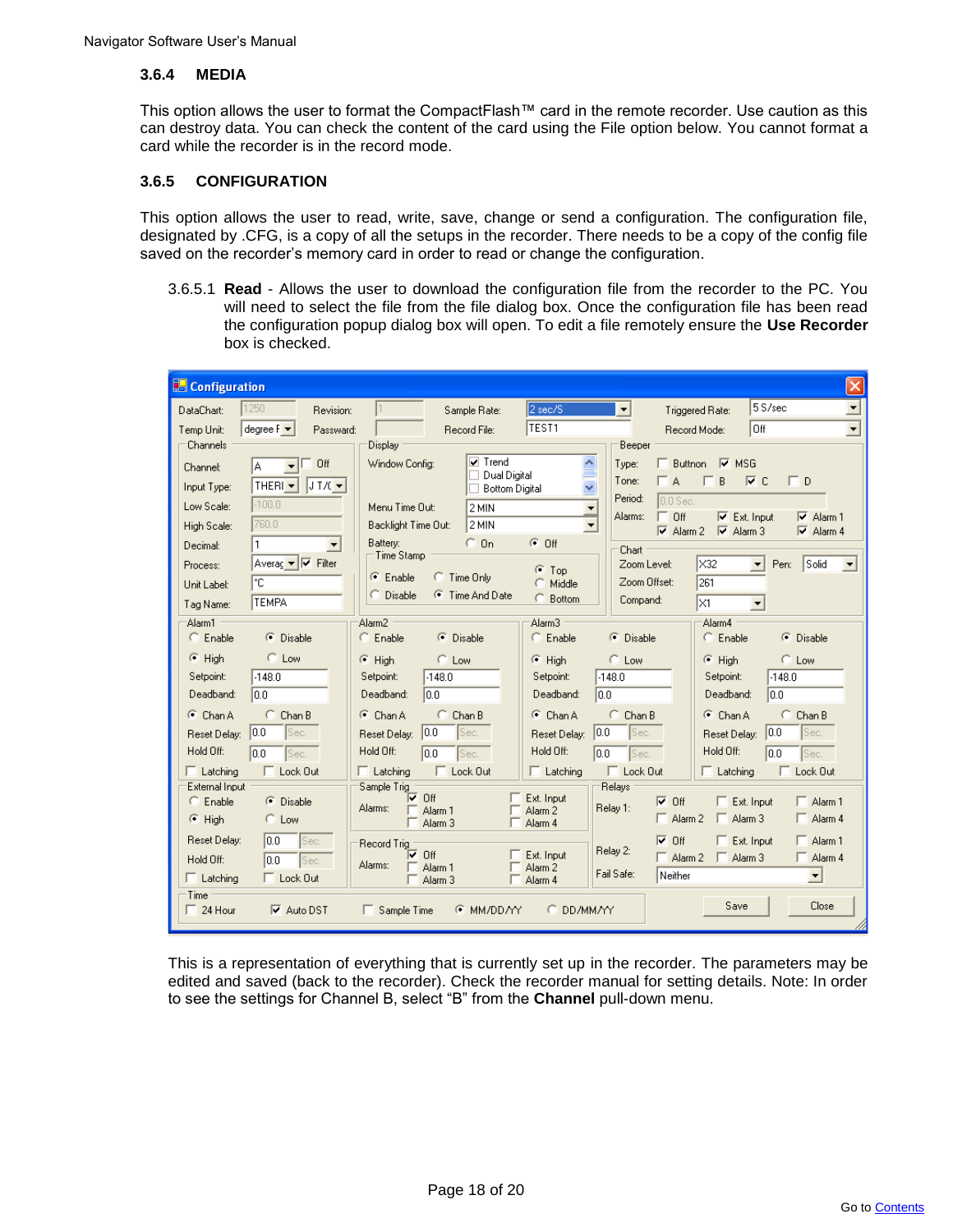3.6.5.2 **Save** – Remote and local.

| Question |                                                                                                                                          |
|----------|------------------------------------------------------------------------------------------------------------------------------------------|
|          | Where do you want to save the config file?<br>Click Yes to save to PC.<br>Click No to save to the media card on the device.<br>Yes<br>No |

Clicking Yes will save the configuration to the PC locally.

Clicking No will save the configuration as set up in the recorder onto the CompactFlash™ card.

- 3.6.5.3 **Change** Allows the user to change the configuration on the recorder. This will present a dialog box with all the files on the remote recorder. Choose an alternate configuration file to load and press OK. The recorder will reset with the new configuration in place.
- 3.6.5.4 **Create** This will bring up a default configuration window that the user can use to make a new configuration file.
- 3.6.5.5 **Send** This will copy a configuration file from the PC to the remote recorder.

# **3.6.6 FILE**

This option allows the user to read a file or delete a file from the CompactFlash™ card on the remote recorder.

### **3.6.7 RESET DEVICE**

This option will force a reset of the remote recorder. This option is not available if the recorder is in the record mode.